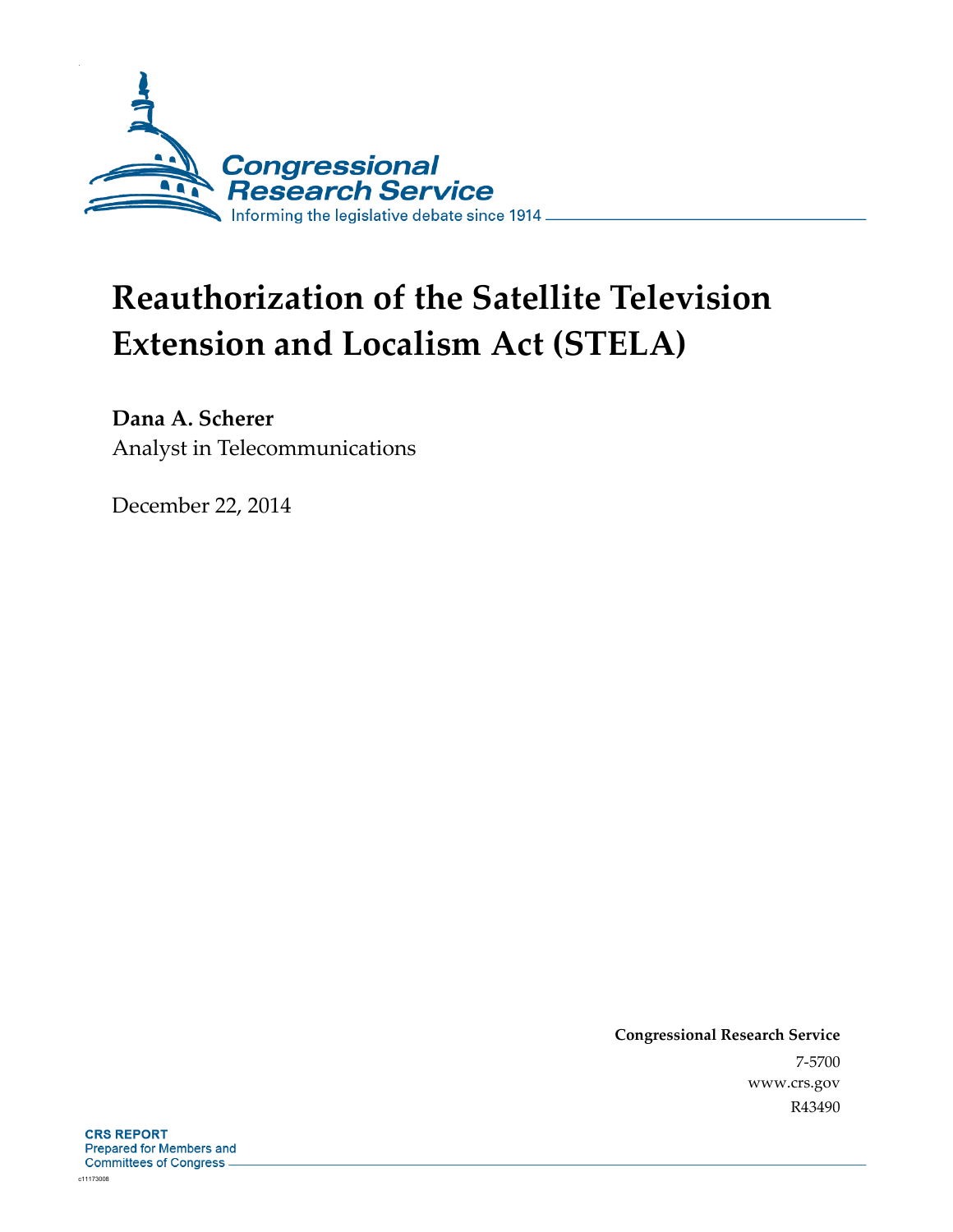## **Summary**

.

One hundred sixteen million U.S. households watch television. Approximately 86% of those households subscribe to a service that carries the retransmitted signals of broadcast stations over fiber optic cables, telephone lines, or through satellite dishes on the premises. Such services, known as multichannel video programming distributors (MVPDs), retransmit broadcast television signals pursuant to a regulatory framework constructed by Congress and the Federal Communications Commission (FCC). The remaining households generally use an individual antenna that receives broadcast signals directly over the air from a television station.

On December 4, 2014, President Barack Obama signed the Satellite Television Extension and Localism Act Reauthorization Act (STELA Reauthorization Act; P.L. 113-200), extending legal provisions governing retransmission of distant network broadcast signals via satellite. In addition, the law both extends and changes rules for retransmission consent negotiations between television station owners and operators of satellite and cable systems. These portions of the regulatory framework are scheduled to expire on December 31, 2019.

The STELA Reauthorization Act limits the ability of separately owned broadcasters to jointly enter retransmission consent negotiations (applying FCC rules to more stations), but extends their ability to jointly sell advertising time (delaying enforcement of FCC rules). The act also eliminates FCC rules barring satellite and cable operators from deleting broadcasters' programming or changing their channel assignments during certain periods. In addition, it repeals the FCC's ban on integrating the security and navigation functions of cable set-top boxes on December 5, 2015, one year after the law's enactment. The act directs the FCC to develop a streamlined process for small cable operators to file "effective competition" petitions that would free them from FCC rate regulation of their basic tiers of service.

The act also has provisions to facilitate viewers' access to in-state programming. It directs the FCC, when considering whether to modify the local market of a television station to enable it to be carried on an MVPD, to consider whether doing so would promote consumers' access to instate programming. The act directs the FCC to post information about the market modification process on its website. The act also extends the market modification process, previously applicable only to cable operators, to satellite operators as well. Finally, the act directs the FCC to issue a report to Congress analyzing alternatives to its current definition of local television markets.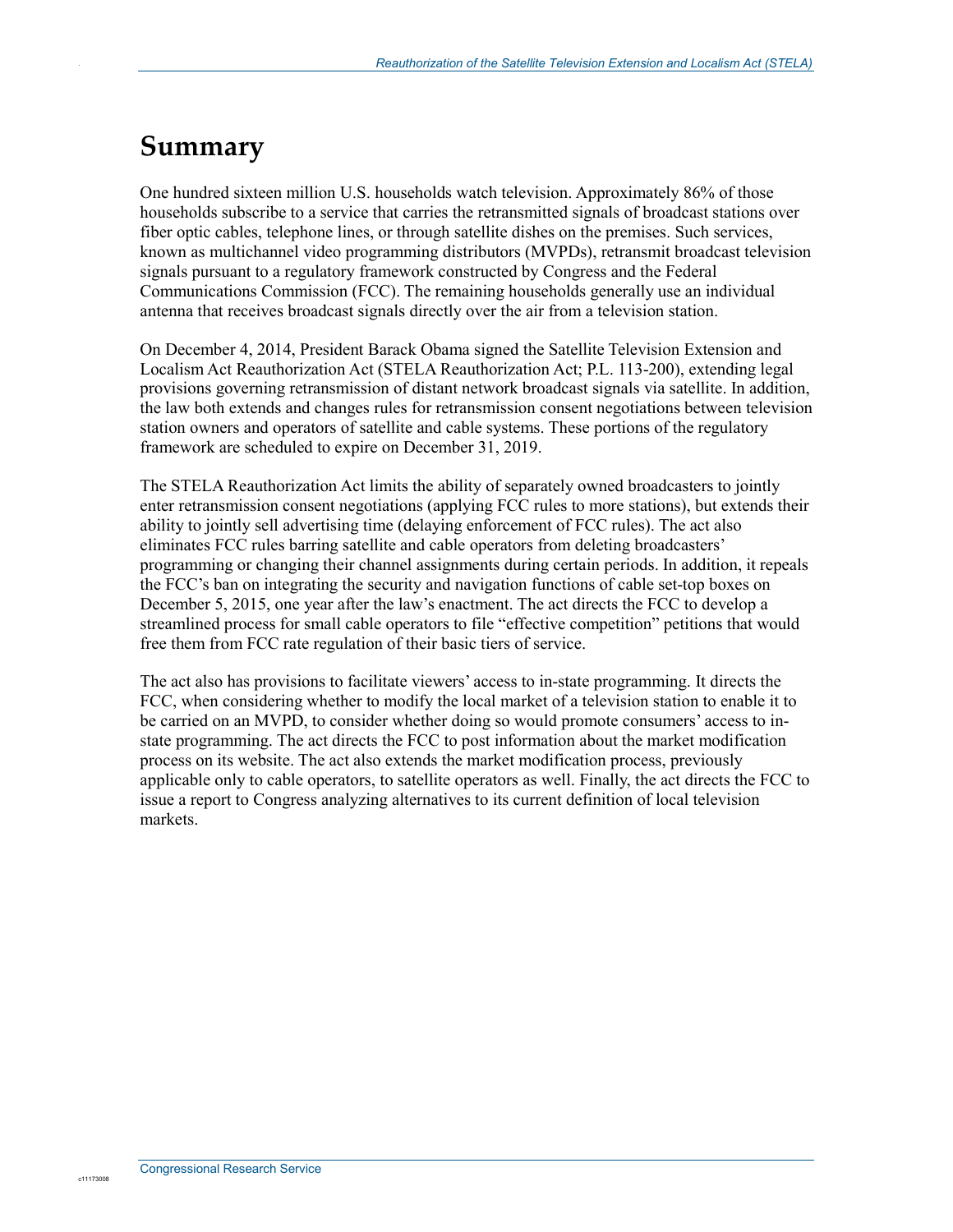## **Contents**

.

### **Tables**

### **Contacts**

|--|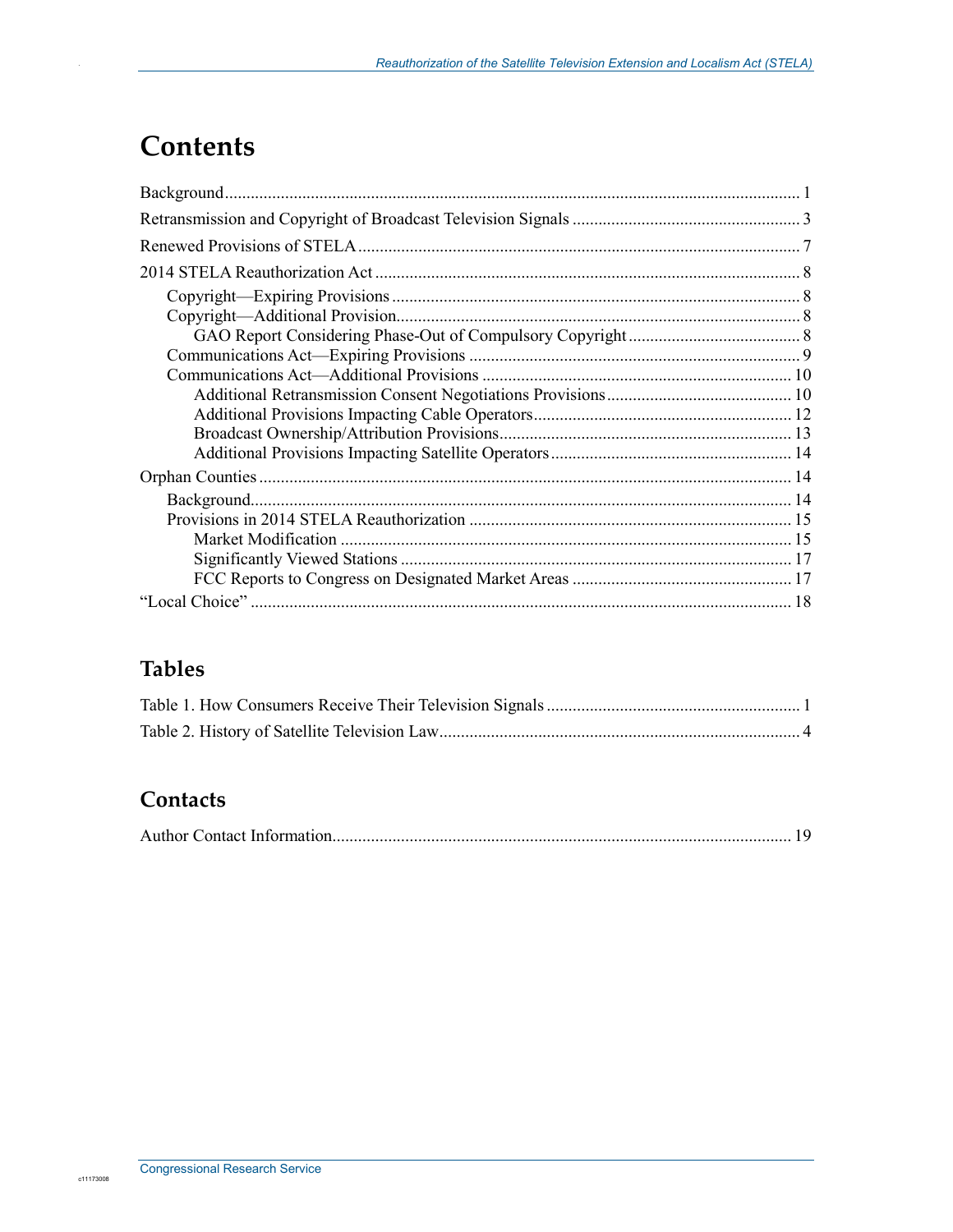## **Background**

.

There are two primary ways for a household to receive broadcast television signals: (1) by using an individual antenna that receives broadcast signals directly over the air from a television station, or (2) by subscribing to a multichannel video programming distributor (MVPD), which brings the retransmitted signals of broadcast stations to homes through a copper wire, a fiber optic cable, or a satellite dish installed on the premises. In 2014, approximately 86% of the 116.4 million U.S. television households subscribed to MVPD services (**Table 1**).

| (as of $Q3 2014$ )                                               |                                            |                                               |                                                 |  |
|------------------------------------------------------------------|--------------------------------------------|-----------------------------------------------|-------------------------------------------------|--|
|                                                                  | <b>Number of Households</b><br>(Thousands) | Percentage of<br><b>Television Households</b> | <b>Percentage of MVPD</b><br><b>Subscribers</b> |  |
| Cable                                                            | 52,986                                     | 45.5%                                         | 52.7%                                           |  |
| Direct broadcast satellite                                       | 34.723                                     | 29.8%                                         | 34.5%                                           |  |
| Telco television (primarily<br>Verizon FIOS and<br>AT&T U-verse) | 12,887                                     | 11.1%                                         | 12.8%                                           |  |
| Over the air                                                     | 12,167                                     | 10.5%                                         | N/A                                             |  |
| Broadband only <sup>a</sup>                                      | 2,572                                      | 2.1%                                          | N/A                                             |  |
| Total television<br>households                                   | 116,400                                    | 100%                                          |                                                 |  |

#### **Table 1. How Consumers Receive Their Television Signals**

**Source:** CRS analysis of data from the Nielsen Company. The Nielsen Company, *The Total Audience Report*, December 2014, p. 18; The Nielsen Company, *Nielsen Estimates More Than 116 Million TV Homes in the USA*, August 29, 2014, http://www.nielsen.com/us/en/insights/news/2014/nielsen-estimates-more-than-116-million-tvhomes-in-the-us.html.

**Notes:** Numbers are approximate due to rounding; some households may subscribe to multiple services.

a. "Television households" include broadband-only households with at least one operable television/monitor that receives video exclusively via a broadband Internet connection instead of via over-the-air transmission or an MVPD.

Currently two direct broadcast satellite (DBS) companies—DIRECTV and DISH Network—offer video service to most of the land area and population of the United States. As of September 2014, DIRECTV had approximately 20.2 million U.S. subscribers, while DISH Network had approximately 14.0 million U.S. subscribers. $<sup>1</sup>$ </sup>

With the rise of cable and satellite television since the 1970s, Congress and the Federal Communications Commission (FCC) constructed a regulatory framework for the retransmission of broadcast television signals by both cable and satellite television operators.<sup>2</sup> The satellite and

1

<sup>&</sup>lt;sup>1</sup> DIRECTV, Securities and Exchange Commission (SEC) Form 10-Q for the Quarterly Period ended September 30, 2014, p. 61; DISH Network Corporation, SEC Form 10-Q for the Quarterly Period ended September 30, 2014, p. 58.

<sup>&</sup>lt;sup>2</sup> Not all MVPDs fit clearly within a satellite or cable regulatory framework. AT&T considers its "U-Verse" MVPD service to be "video service" rather than a traditional cable service under the Communications Act. AT&T Inc., SEC Form 10-Q for the fiscal year ended December 31, 2013, p. 3. Verizon, on the other hand, states that its MVPD service is regulated like a traditional cable service. Verizon Communications Inc., SEC Form 10-K for the fiscal year ended December 31, 2013.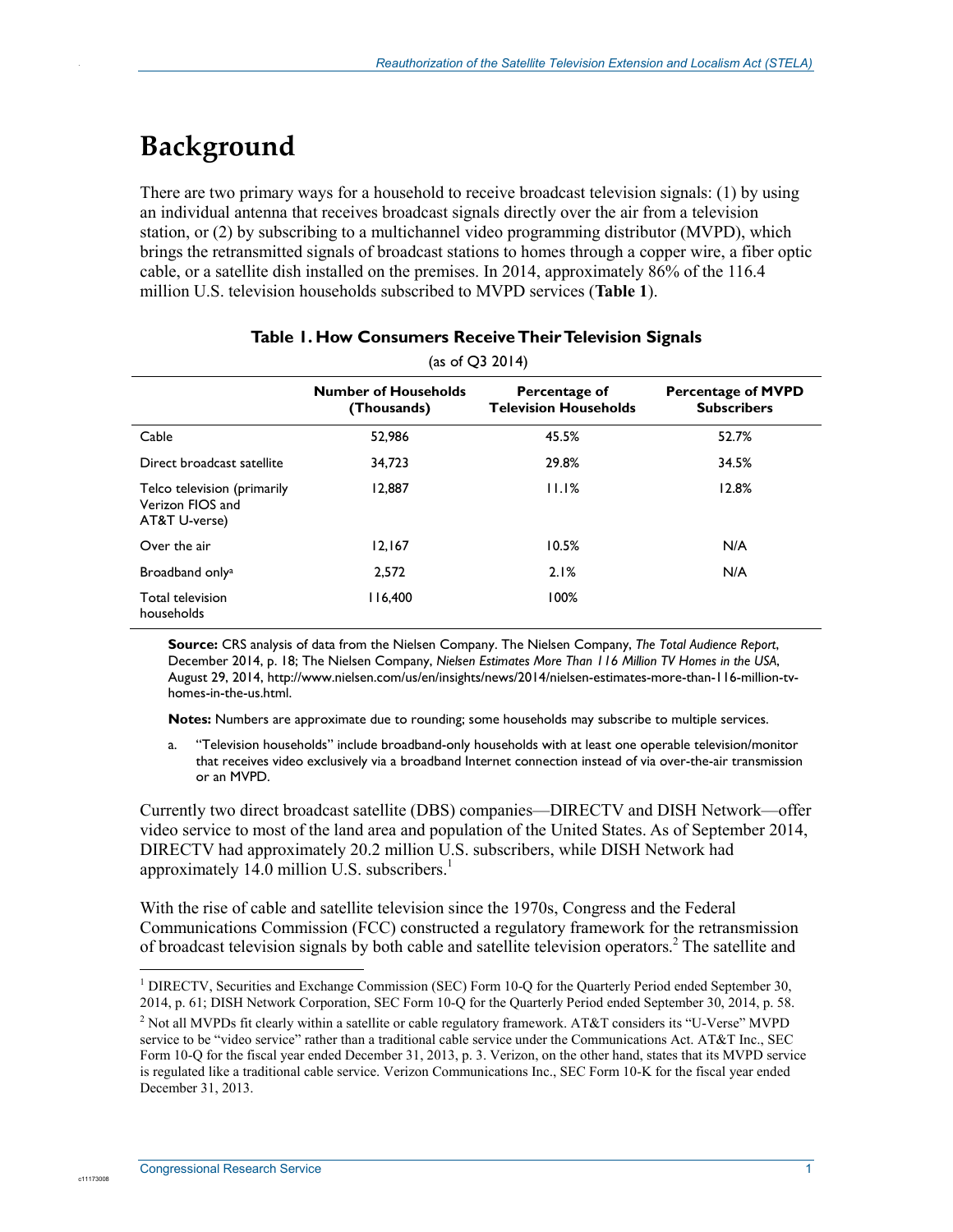cable regulatory frameworks attempt to balance a number of long-standing, but potentially conflicting, public policy goals—most notably, competitive provision of video services, competitive provision of devices used to access video services, support of property rights considerations in copyright law, preservation of free over-the-air broadcast television, localism, and the provision of "lifeline" network television services via satellite to homes unable to receive them over the air.<sup>3</sup> The regulatory frameworks also attempt to balance the interests of the satellite, cable, broadcast, program content, and device manufacturing industries, as well as the interests of small businesses and consumers.

MVPD operators typically offer their customers broadcast stations (e.g., Sinclair Broadcasting's WJLA or NBC Universal's WRC in Washington, DC) as well as cable networks (such as the Walt Disney Corporation's ESPN or Viacom Inc.'s MTV). In order to provide their customers with the entertainment, news, sports, and other programming on broadcast channels, MVPDs must retransmit local and, in limited cases, distant broadcast stations. Retransmission of broadcast signals by satellite and cable operators is subject to two different legal regimes:

- Sections 325, 338, and 339 of the Communications Act of 1934 (Title 47 U.S.C.) §§325, 338, 339), as amended, specify procedures and rules for "retransmission consent*,*" the process of how MVPDs may or may not be required to obtain the consent of the broadcaster to retransmit their signals. The provisions addressing retransmission consent are administered by the FCC. While the Communications Act has provisions related to satellite operators' carriage of distant television signals, it does not have similar provisions for cable operators.<sup>4</sup> The Senate Committee on Commerce, Science, and Transportation and the House Committee on Energy and Commerce oversee the Communications Act and the other statutes related to telecommunications in Title 47.
- Sections 111, 119, and 122 of the Copyright Act of 1976 (Title 17 U.S.C. §§111, 119, 122), as amended, specify procedures for licensing the public performance of copyrighted music and programming on retransmitted broadcast signals. Cable and satellite operators can take advantage of special no-royalty or low-royalty rates if they meet certain requirements set out in those sections. These statutory licenses allow cable and satellite operators to avoid negotiating with every copyright holder (e.g., television studios, sports leagues, and music publishers) of every broadcast program.<sup>5</sup> While the provisions enabling cable operators to

<u>.</u>

c1117300

<sup>&</sup>lt;sup>3</sup> According to the FCC, "Broadcast radio and television are distinctly local media. They are licensed to local communities, and the FCC has long required broadcasters to serve the needs and interests of the communities to which they are licensed. Congress has also required that the FCC assign broadcast stations to communities around the country to assure widespread service, and the commission has given priority to affording local service as part of this requirement. Broadcast 'localism' encompasses these requirements." Federal Communications Commission, *FCC Consumer Facts*, "Broadcasting and Localism," at http://transition.fcc.gov/localism/Localism\_Fact\_Sheet.pdf. See also, U.S. Congress, House Committee on Commerce, *Intellectual Property and Communications Omnibus Reform Act of 1999*, committee print, 106<sup>th</sup> Cong., 1<sup>st</sup> sess., November 8, 1999, 106-464 (Washington: GPO, 1999), pp. 92-93, 96.

<sup>&</sup>lt;sup>4</sup> In part this difference reflects the local business models of cable operators and the national business models of satellite operators. U.S. Congress, House Committee on the Judiciary, *Satellite Home Viewer Extension and Reauthorization Act of 2004*, committee print, 108<sup>th</sup> Cong., 2<sup>nd</sup> sess., September 7, 2004, 108-660, pp. 7-9.

 $<sup>5</sup>$  Sections 111(d) and 119(b) of the 1976 Copyright Act allow parties to form groups to negotiate and allocate royalties.</sup> Copyright owners have organized themselves into claimant groups based upon content categories. These groups include (1) "Program Suppliers" (commercial entertainment programming); (2) "Joint Sports Claimants" (professional and college sports programming); (3) "Commercial Television Claimants" (local commercial television programming); (4) "Public Television Claimants" (national and local noncommercial television programming); (continued...)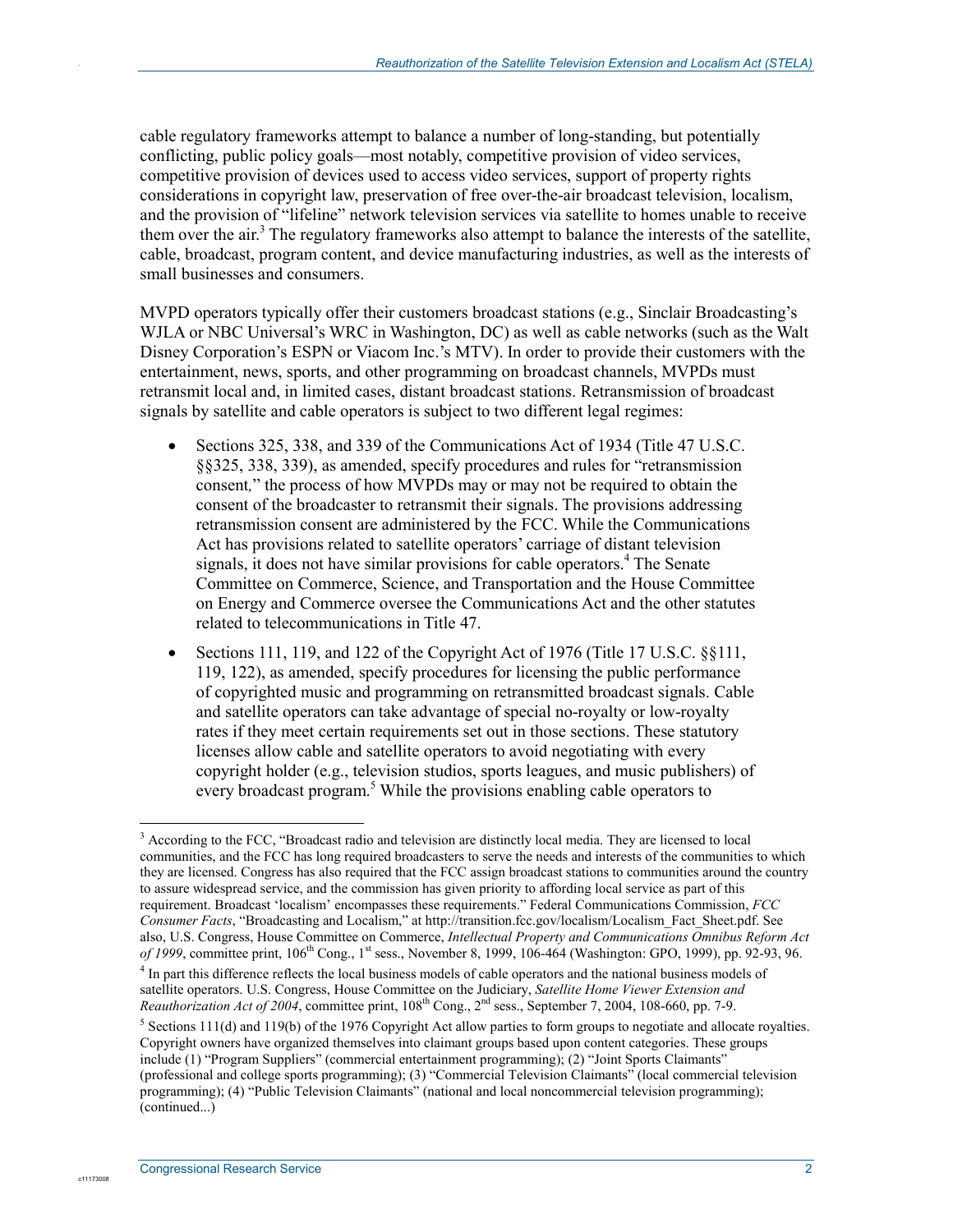retransmit distant broadcast television signals and superstations are permanent, those applying to satellite operators are subject to five-year sunset clauses. The provisions addressing the payment of royalties are administered by the U.S. Copyright Office, while the Copyright Royalty Board distributes royalty fees and adjudicates disputes. The Senate Committee on the Judiciary and the House Committee on the Judiciary oversee the Copyright Act provisions in Title 17.

## **Retransmission and Copyright of Broadcast Television Signals**

Through a series of laws, beginning with the 1988 Satellite Home Viewer Act (SHVA; P.L. 100- 667) and most recently amended by the 2014 Satellite Television Extension and Localism Act Reauthorization Act (2014 STELA Reauthorization Act; P.L. 113-200), Congress created new sections or modified existing sections of the Copyright Act and the Communications Act to regulate the satellite retransmission of broadcast television and to encourage competition between satellite and cable operators (**Table 2**). In order to retransmit a broadcaster's signals to subscribers, a satellite operator, with certain exceptions, must have the legal rights to retransmit the copyrighted content contained in the broadcast, and must obtain the consent of the broadcaster for retransmission of the broadcast signal. The law specifies distinct copyright license and retransmission requirements for signals transmitted by various categories of broadcast television stations, including local commercial and noncommercial stations, distant network-affiliated<sup>6</sup> and noncommercial stations, non-network stations, nationally distributed superstations, $^7$  and "significantly viewed" stations.<sup>8</sup>

 $\overline{a}$ 

.

<sup>(...</sup>continued)

<sup>(5) &</sup>quot;Devotional Claimants" (religious television programming); and (6) "Music Claimants" (musical works included in television programming). U.S. Copyright Office, *Satellite Television Extension and Localism Act Section 302 Report* [2011 Copyright Office STELA Report], August 28, 2011, p. 37, n. 106.

 $^6$  Under Section 119(d) of the Copyright Act, a "network station" includes affiliates of ABC, NBC, CBS, FOX (which transmit at least 25 hours of programming to 25 stations in 10 states), and noncommercial public broadcast stations (e.g., PBS affiliates). 2011 Copyright Office STELA Report, p. 21, n.38.

<sup>&</sup>lt;sup>7</sup> The Communications Act identifies a class of "nationally distributed superstations" (47 U.S.C. §339(d)(2)) that is limited to seven stations that were in operation prior to May 1, 1991. These are independent stations whose broadcast signals are picked up and redistributed by satellite to local cable television operators and satellite television operators across the United States. The nationally distributed superstations are in effect treated like cable networks rather than local broadcast television stations. As of 2011, the superstations include WGN (Chicago), KWGN (Denver), WPIX (New York), KTLA (Los Angeles), WSBK (Boston), and WWOR (New York/New Jersey). WTBS converted from a superstation to the TBS cable network. 2011 Copyright Office STELA Report, p. 23. WGN intends to become a cable network by 2016, in order to receive payments from MVPDs directly rather than through the Copyright Royalty Board. David Lieberman, "Tribune CEO Says He's 'Not Pleased' with CW's Performance," *Deadline Hollywood*, May 15, 2015, http://deadline.com/2014/05/tribune-ceo-says-hes-not-pleased-with-cws-performance-731112/#.

<sup>&</sup>lt;sup>8</sup> In 1972, the FCC adopted the concept of significantly viewed signals to differentiate between out-of-market television stations "that have sufficient audience to be considered local and those that do not." Federal Communications Commission, "Cable Television Report and Order," 36 *FCC Record* 143, 174, February 3, 1972. The FCC concluded at that time that it would not be reasonable if choices on cable were more limited than choices over the air, and gave cable carriage rights to stations in communities where the stations had significant over-the-air viewing. Stations that the FCC determines to be significantly viewed also are considered local for copyright purposes. This provision applies to cable systems as well as satellite systems; see 47 U.S.C. §614 and 47 C.F.R. §§76.54, 76.59, and 76.66. Per statute, however, for satellite carriage, broadcast stations must be "significantly viewed" pursuant to the FCC rules in effect on April 15, 1976 (17 U.S.C.  $\S 122(a)(2)(A)$ . Retransmission consent is required for the carriage of out-of-market significantly viewed signals, per 47 U.S.C. §340(d)(2).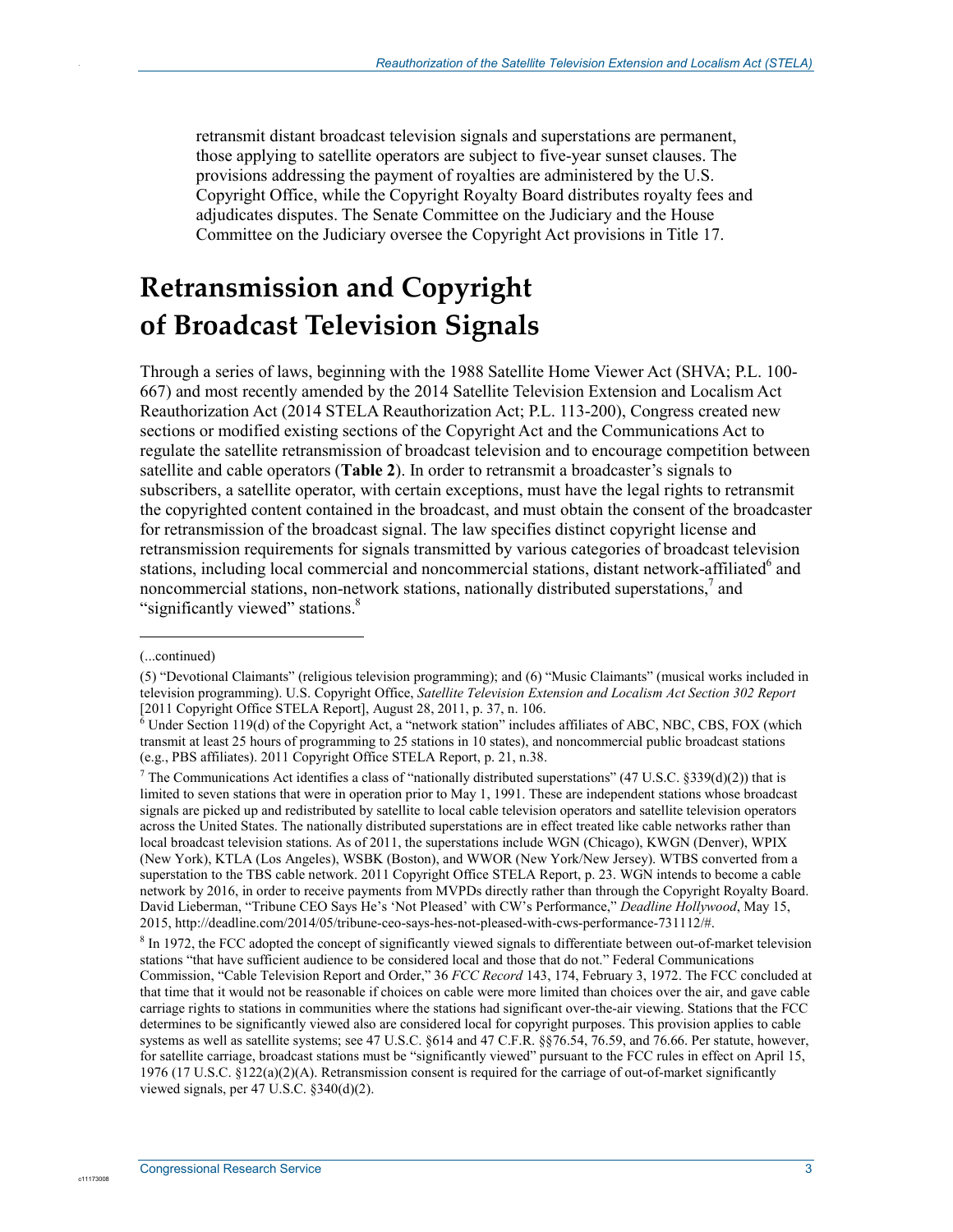| <b>Statute</b>                                                                        | <b>Year Enacted</b> | <b>Highlights</b>                                                                                                                                                                                                                                                                                                                                                                                                                                                                                                                                                                                                                                                                                                                                                                                                                                                                                                                                                                                                                            |
|---------------------------------------------------------------------------------------|---------------------|----------------------------------------------------------------------------------------------------------------------------------------------------------------------------------------------------------------------------------------------------------------------------------------------------------------------------------------------------------------------------------------------------------------------------------------------------------------------------------------------------------------------------------------------------------------------------------------------------------------------------------------------------------------------------------------------------------------------------------------------------------------------------------------------------------------------------------------------------------------------------------------------------------------------------------------------------------------------------------------------------------------------------------------------|
| Satellite Home Viewer Act (SHVA;<br>P.L. 100-667)                                     | 1988                | Established six-year compulsory copyright license<br>to allow satellite operators to carry broadcast<br>programming from distant network affiliates (of<br>ABC, CBS, and NBC-similar to definition for<br>cable compulsory licensing) and superstations,<br>generally to residents in rural areas using home<br>satellite dishes. Entitled network stations to higher<br>royalty rates than "non-network" stations.                                                                                                                                                                                                                                                                                                                                                                                                                                                                                                                                                                                                                          |
| Satellite Home Viewer Act of 1994<br>(P.L. 103-369)                                   | 1994                | Renewed compulsory license for an additional five<br>years. Broadened definition of network station to<br>include PBS and FOX affiliates. Limited satellite<br>importation of broadcast television signals to<br>"unserved households" I) unable to receive over-<br>the-air signals and 2) which had not subscribed to<br>cable for 90 days before commencing satellite<br>service. Placed burden of proof on satellite<br>operators to demonstrate that households are<br>eligible to receive distant broadcast signals.<br>Broadened definition of satellite carriers to include<br>Direct Broadcast Satellite services (Dish and<br>DIRECTV), scheduled to begin operating in 1994.                                                                                                                                                                                                                                                                                                                                                      |
| Satellite Home Viewer Improvement<br>Act (SHVIA; P.L. 106-113)                        | 1999                | Increased parity between satellite and cable<br>services. Created permanent legal and regulatory<br>framework permitting satellite operators to<br>retransmit local broadcast signals ("local-into-<br>local" service). In contrast to nationwide "must<br>carry" provisions applying to cable operators,<br>applied "must carry" provisions to satellite<br>operators on a market-by-market basis ("carry<br>one, carry all"). Allowed satellite operators same<br>rights as cable operators to deliver local stations<br>to commercial establishments as well as homes.<br>Imposed five-year good faith retransmission<br>consent obligations on broadcasters, subject to<br>competitive marketplace conditions.                                                                                                                                                                                                                                                                                                                           |
| Satellite Home Viewer Extension and<br>Reauthorization Act (SHVERA; P.L.<br>$108-447$ | 2004                | Expanded parity between satellite and cable<br>services. Created a "local" copyright license that<br>gave satellite carriers the option to offer<br>subscribers "significantly viewed" signals from an<br>adjacent DMA and granted them retransmission<br>rights for the signals. Restricted satellite operators<br>from offering distant signals to customers in a<br>market where they are also offering the local<br>affiliate of the same network (the "no distant<br>where local" rule). Created five-year "compulsory<br>license" (subsequently renewed) enabling satellite<br>operators to transmit distant network signals to<br>unserved households, similar to permanent<br>compulsory licensing scheme for cable operators.<br>Permitted satellite operators to transmit<br>superstations to commercial establishments,<br>similar to cable operators. Made five-year good<br>faith bargaining requirements (subsequently<br>renewed) for retransmission consent negotiations<br>reciprocal between MVPDs and broadcast stations. |

#### **Table 2. History of Satellite Television Law**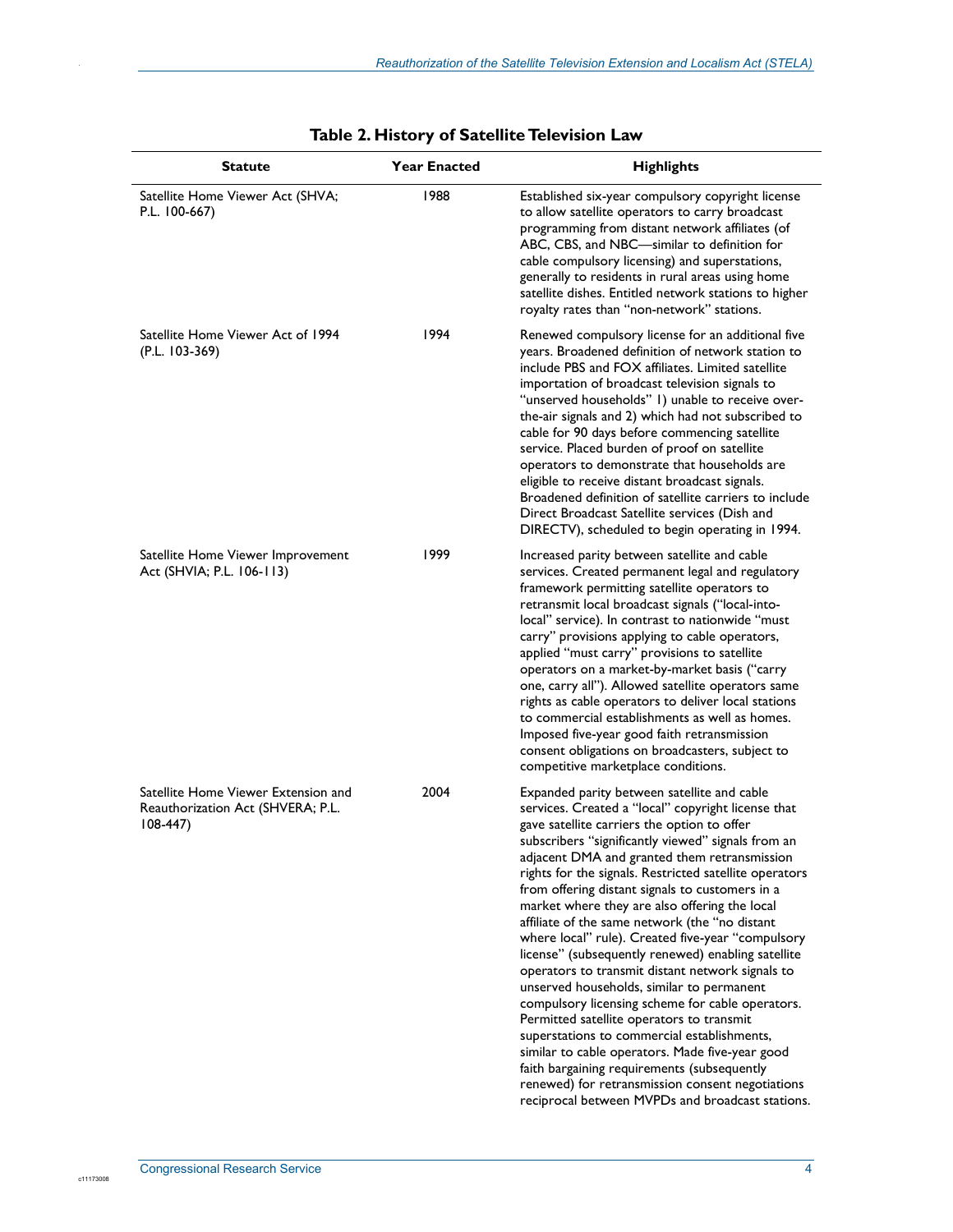| <b>Statute</b>                                                                                  | <b>Year Enacted</b> | <b>Highlights</b>                                                                                                                                                                                                                                                                                                                                                                                                                                                                                                                                                                                |
|-------------------------------------------------------------------------------------------------|---------------------|--------------------------------------------------------------------------------------------------------------------------------------------------------------------------------------------------------------------------------------------------------------------------------------------------------------------------------------------------------------------------------------------------------------------------------------------------------------------------------------------------------------------------------------------------------------------------------------------------|
| Satellite Television Extension and<br>Localism Act (STELA; P.L. 111-175)                        | 2010                | Provided that satellite operators may only offer<br>"significantly viewed" stations in high definition<br>format if they provide local stations in high<br>definition format as well. Modified criteria for<br>determining satellite subscribers' eligibility to<br>receive distant signals (i.e., "unserved households")<br>to account for broadcast stations' conversion from<br>analog to digital signals. Allowed satellite operators<br>to import a distant signal of a network affiliate in<br>"short markets" without a local affiliate of that<br>network.                               |
| Satellite Television Extension and<br>Localism Act Reauthorization Act<br>(STELA; P.L. 113-200) | 2014                | Extends rules for modification of cable operators'<br>"local markets" to satellite operators, and directs<br>FCC to factor consumers' access to in-state<br>programming when modifying markets. Eliminates<br>FCC rules barring MVPDs from deleting<br>broadcasters' programming or changing channel<br>positions during "sweeps" weeks. Prohibits<br>separately owned broadcast stations from jointly<br>negotiating retransmission consent in same market.<br>Repeals FCC ban on integration of navigation and<br>security functions within cable set-top boxes<br>effective December 4, 2015. |

**Sources:** Excerpted by CRS from Testimony of Eloise Gore, Associate Bureau Chief, Enforcement Bureau, FCC, before the House Subcommittee on Communications and Technology, Committee on Energy and Commerce, February 13, 2013; P.L. 113-200; U.S. Congress, House Committee on Commerce, *Intellectual Property and Communications Reform Act of 1999*, committee print, 106th Congress, 1st session, November 9, 1999, 106-464 (Washington: GPO, 1999); U.S. Congress, Senate Committee on the Judiciary, *Satellite Compulsory License Extension Act of 1994*, committee print, 103rd Congress, 2nd session, October 7, 1994, 103-407 (Washington: GPO, 1994). FCC, *In the Matter of Amendment of the Commission's Rules Related to Retransmission Consent,* MB Docket No. 10-71, Report and Order and Further Notice of Proposed Rulemaking, March 31, 2014, at http://www.fcc.gov/document/fcc-strengthens-retransmission-consent-rules-0; P.L. 113-200.

The law governing satellite transmission makes a fundamental distinction between local signals and distant signals.

*Local signals* are transmitted over the air by local broadcasters to households within the local market of the subscriber ("local-into-local service"). The FCC uses Designated Market Areas (DMAs) constructed by the Nielsen Company to define local television markets for the purposes of retransmission consent.<sup>9</sup> Nielsen has constructed 210 DMAs by assigning each county in the United States to a specific DMA, based on the predominance of viewing of broadcast television stations licensed to operate in a given Standard Metropolitan Statistical Area.<sup>10</sup> Some households

1

c11173008

<sup>&</sup>lt;sup>9</sup> The statutory provisions for satellite explicitly require the use of Nielsen's DMAs. (17 U.S.C. §122(j)(2)(A) and (C)). The statutory provisions for cable instruct the FCC to make market determinations "using, where available, commercial publications which delineate television markets based on viewing patterns" (47 U.S.C. §534(h)(1)(C)). After Arbitron ceased publication of television viewing data, the FCC began to rely on data from the Nielsen Company. See FCC, *Definition of Markets for Purposes of the Cable Television Mandatory Television Broadcast Signal Carriage Rules, CS Docket No. 95-178, Implementation of Section 301(d) of the Telecommunications Act of 1996, Market Determinations, FCC Record*, vol. 11 (1996), p. 6201.

<sup>&</sup>lt;sup>10</sup> Testimony of Paul Donato, Executive Vice President and Chief Research Officer, Nielsen, before the U.S. House of Representatives Committee on the Judiciary, Subcommittee on Courts, Intellectual Property and the Internet, September 10, 2013, pp. 2-4 at http://judiciary.house.gov/\_files/hearings/113th/09102013/ (continued...)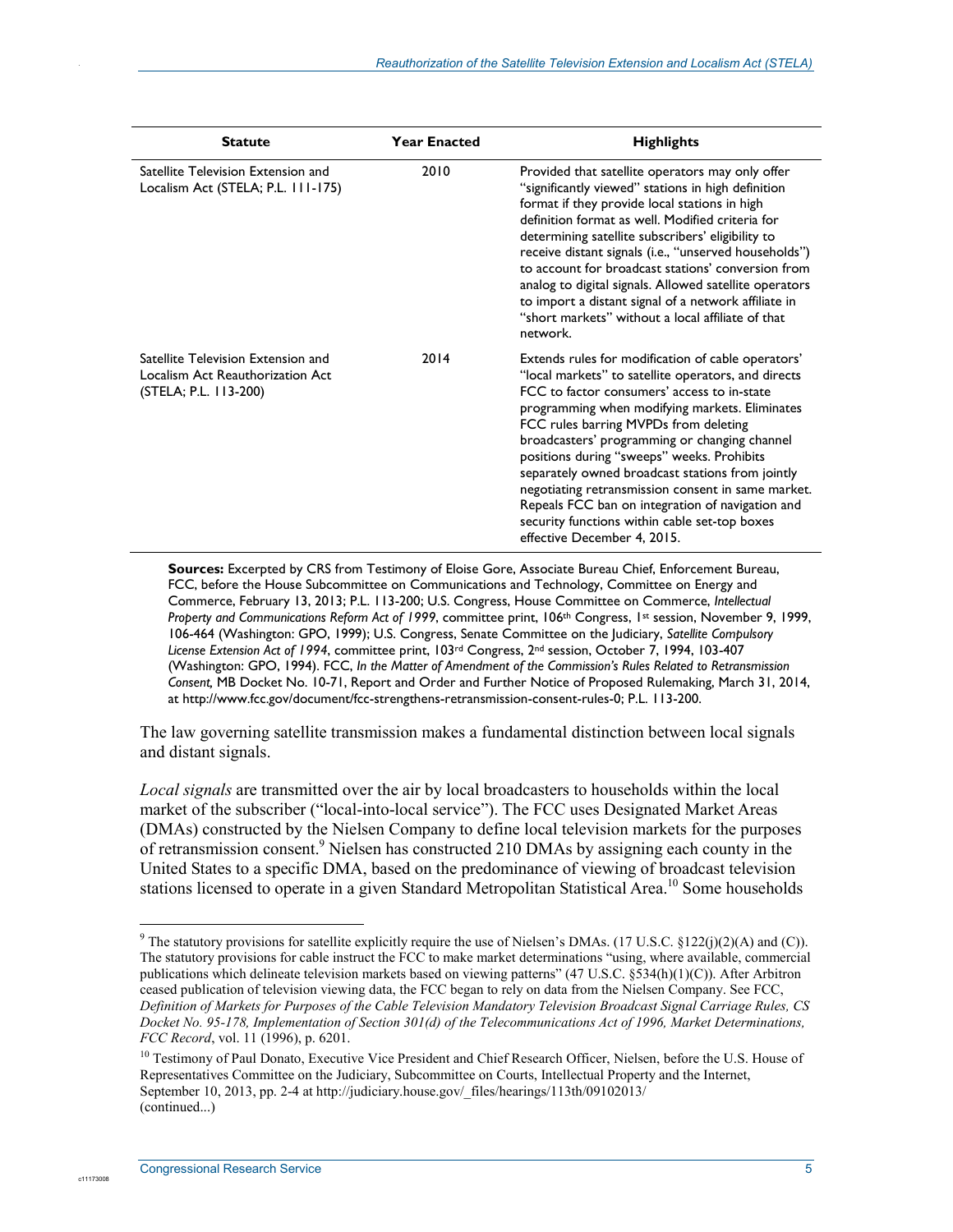that subscribe to satellite television service in rural or remote areas may not be able to receive over-the-air local broadcast signals and therefore rely on DBS to watch local broadcast channels. DBS operators are allowed, but not required, to provide local-into-local service. If they choose to provide any local signal they must also carry the signals of all other full-power television broadcast stations located within the local area that request carriage. However, if a local broadcast station and a satellite operator fail to reach a retransmission consent agreement, the satellite operator may not include that station's signal in its local-into-local offering. The statutory provisions within the Copyright Act (17 U.S.C. §122) and Communications Act (47 U.S.C. §338) enabling satellite operators to retransmit local broadcast television signals are permanent.

*Distant signals* are broadcast signals imported by the DBS operator from outside a subscriber's local area. A satellite operator is allowed, but not required, to retransmit

- the signals of up to two distant stations affiliated with a network (ABC, CBS, FOX, NBC, or PBS), to that subset of subscribing households that are deemed "unserved" with respect to that network;
- the signals of significantly viewed stations to subscribers located in the markets for which those stations qualify as significantly viewed; and
- the signals of superstations and other independent stations to all of its subscribers.

A household is considered "unserved" if it cannot receive the signals of a local network-affiliated station because either

- the satellite operator does not offer local-into-local service in the local market and the household is located too far from the transmitter to receive signals of a certain quality using a rooftop antenna;
- the network does not have a local network-affiliated station in the household's local market (referred to as a "short" market); or
- the subscriber falls under a small number of grandfathered situations in which subscribers who do have access to local-into-local service continue to be eligible to receive distant signals from their satellite operator.

To retransmit the signals of a distant network station to unserved subscribers, a satellite operator need not obtain the consent of that distant network station nor comply with the FCC's network nonduplication and syndicated exclusivity rules.<sup>11</sup>

1

c11173008

<sup>(...</sup>continued)

DONATO%20TESTIMONY.pdf. Each March, Nielsen reviews viewing data to verify that the dominant share of viewing from each DMA county continues to be from broadcast stations licensed to operate from within the same home SMSA. If Nielsen determines that a county's residents mainly view stations operating from another SMSA, it may reassign that county to another DMA.

<sup>&</sup>lt;sup>11</sup> Broadcasters typically carry network and syndicated programming on their local television stations but must purchase distribution rights from broadcast networks and syndicators that own or hold the rights to that programming. These network/affiliate or syndication agreements generally include provisions which grant the local station exclusive rights to the programming within the station's local service area. Network nonduplication refers to the local commercial or noncommercial broadcast television station's contractual rights to be the exclusive distributor of network programming within a specific geographic area. Syndicated exclusivity applies to exclusive contracts for syndicated programming, rather than network programming, and applies only to commercial television stations. In (continued...)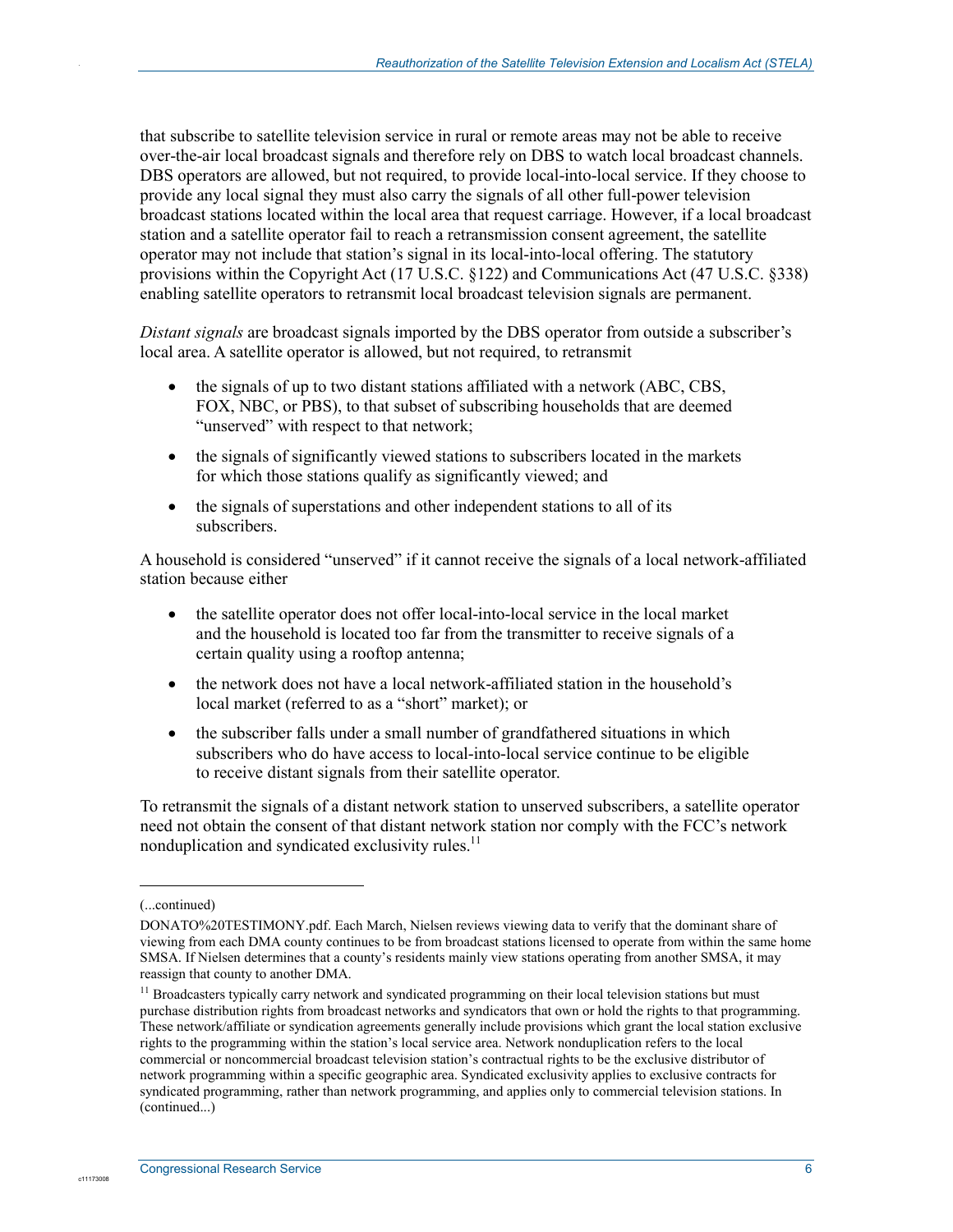## **Renewed Provisions of STELA**

Certain provisions in STELA are set to expire on December 31, 2019. The provisions are:

- Section 119 of the Copyright Act (17 U.S.C. §119). This section enables satellite operators to obtain rights to copyrighted programming carried by distant broadcast network affiliates, superstations, and other independent stations. Under this regime, the satellite operators submit a statement of account and pay a statutorily determined royalty fee to the U.S. Copyright Office on a semiannual basis, avoiding the transactions costs of negotiating with each individual copyright holder.12 Furthermore, Section 119 enables satellite operators, similar to cable operators, to transmit superstations to commercial establishments as well as distant independent stations to households (whether or not they are "unserved"). Section 119 also grandfathers through December 31, 2019 certain distant signal subscribers who retain eligibility to receive distant signals.<sup>13</sup>
- Section 339 of the Communications Act (47 U.S.C. §339), which permits carriage of distant television stations by satellite operators. Several portions of this section cross reference Section 119 of the Copyright Act (47 U.S.C. §119). Therefore, although the STELA Reauthorization does not specifically reference Section 339, portions of this section would become ineffective after December 31, 2019, if Congress does not renew Section 119.
- Section  $325(b)(2)(C)$  of the Communications Act. This section allows a satellite operator to retransmit the signals of distant network stations, without first obtaining the retransmission consent of those distant stations, to those subscribing households that cannot receive the signals of local broadcast television network affiliates. Absent this provision, a satellite operator would have to negotiate compensation terms with those distant network stations whose signals it retransmits to those "unserved" subscribers. This provision is similar to the permanent compulsory licensing scheme for cable operators, which dates back to  $1976$ .<sup>14</sup>
- Section  $325(b)(3)(C)(ii)$  of the Communications Act, which prohibits a television broadcast station that provides retransmission consent from engaging in exclusive contracts for carriage or failing to negotiate in good faith. Section  $325(b)(3)(C)(iii)$  also prohibits a satellite or cable operator from failing to negotiate in good faith for retransmission consent. Consequently, the FCC's rules

1

<sup>(...</sup>continued)

general a local broadcast station that has obtained exclusive rights may request that an MVPD delete duplicative network or syndicated programming that is brought into the geographic area for which it holds such rights. See 47 C.F.R. §§76.92, 76.93, 76.101, 76.122, and 76.123.

<sup>&</sup>lt;sup>12</sup> The U.S. Copyright Office, while acknowledging that statutory licensing has ensured "the efficient and cost-effective delivery of television programming," has characterized the process as "an artificial construct created in an earlier era." U.S. Congress, House Committee on the Judiciary, *Satellite Home Viewer Extension and Reauthorization Act of 2004*, committee print, 108th Cong., September 7, 2004, 108-660 (Washington: GPO, 2004), pp. 8-10.

<sup>&</sup>lt;sup>13</sup> See Testimony of Eloise Gore, Associate Bureau Chief, Enforcement Bureau, FCC, before the House Subcommittee on Communications and Technology, Committee on Energy and Commerce, Satellite Video 101 Hearing, February 13, 2013, p. 4.

<sup>14 17</sup> U.S.C. §111.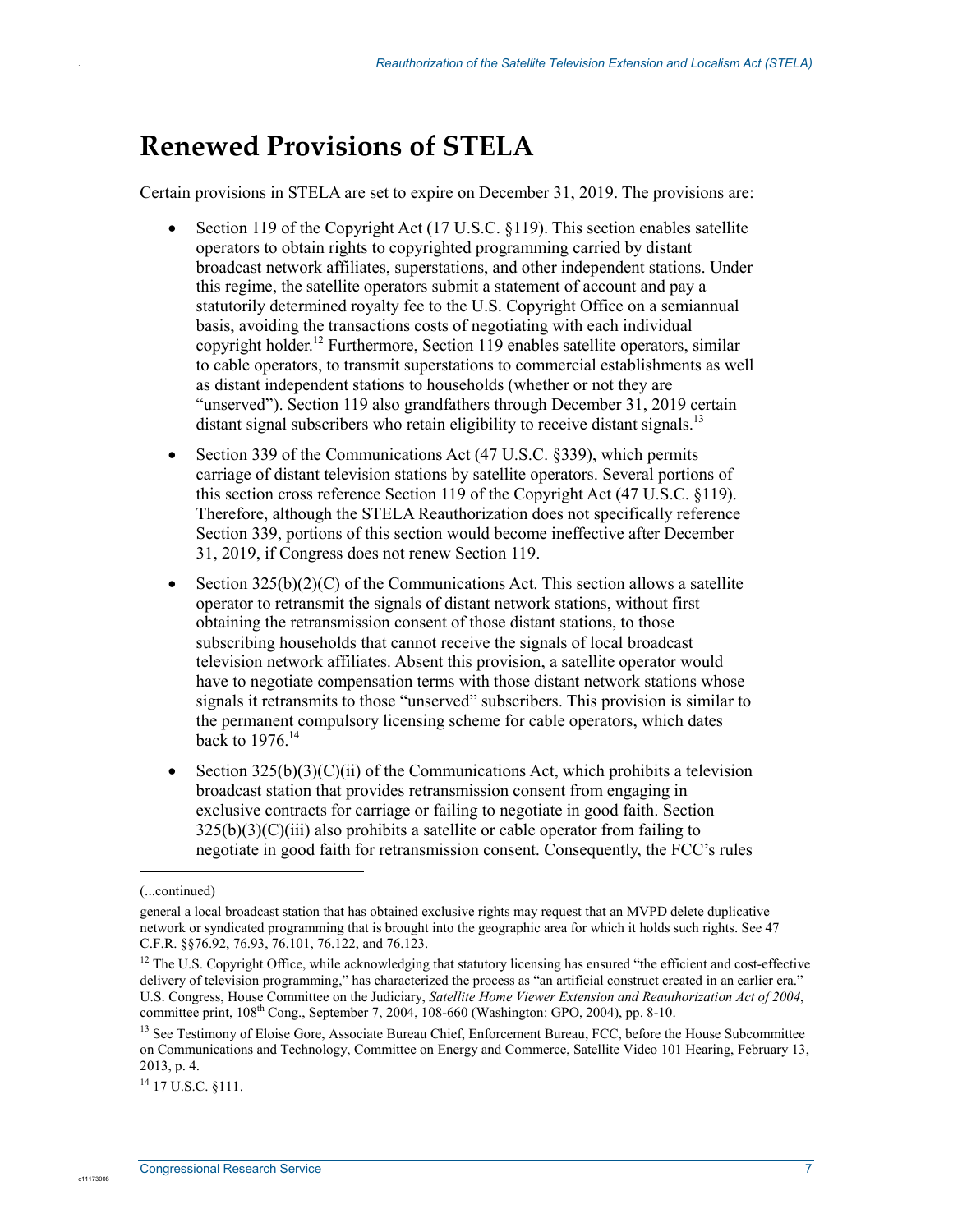related to violations of good faith standards, including its prohibition on joint retransmission consent negotiations between two separately owned top-four stations within the same market, would become moot if Congress does not extend this section beyond December 31, 2019. Expiration of these provisions would increase the likelihood of impasses in retransmission consent negotiations, leading to subscribers losing access to broadcast programming.

## **2014 STELA Reauthorization Act**

The 113<sup>th</sup> Congress reauthorized STELA, including five-year extensions of expiring provisions of the Copyright Act and the Communications Act.

### **Copyright—Expiring Provisions**

#### *Reauthorization*

.

Section 201 extends until December 31, 2019, the provisions in the Copyright Act (17 U.S.C. §119) that allow DBS operators to retransmit (to unserved or grandfathered households) distant broadcast network affiliates under a statutory copyright license. It also extends until December 31, 2019, the Copyright Act provisions that allow satellite operators to transmit superstations and other distant non-network stations to commercial establishments and homes under a statutory copyright license.

### **Copyright—Additional Provision**

#### **GAO Report Considering Phase-Out of Compulsory Copyright**

Section 107 requires the Government Accountability Office (GAO) to evaluate and analyze the changes to carriage requirements imposed on MVPDs under the Communications Act of 1934 (47 U.S.C. §151 et seq.) it considers appropriate, if Congress were to phase out the statutory compulsory copyright requirements that govern broadcast content (i.e., Sections 111, 119, and 122 of Title 17, U.S.C.). GAO must submit the report to Congress no later than May 4, 2016.

This study will cover much the same ground as an August 2011 Copyright Office report to Congress on the possible repeal of the statutory licensing provisions of Sections 111, 119, and 122 of Title 17,  $\dot{U}$ .S.C.<sup>15</sup> The report provided recommendations for commencing and carrying out such repeal, addressing: (1) possible methods for implementing a phase-out (including allowing stakeholders the opportunity to develop market licenses); and (2) possible mechanisms for ensuring a timely and effective phase-out (including adopting a date-certain and a tiered schedule). It recommended that  $16$ 

• Congress permit copyright owners to develop marketplace licensing options to replace the compulsory provisions of Sections 111, 119, and 122;

<sup>1</sup> <sup>15</sup> 2011 Copyright Office STELA Report.

<sup>16 2011</sup> U.S. Copyright Office STELA Report, pp. 139-140.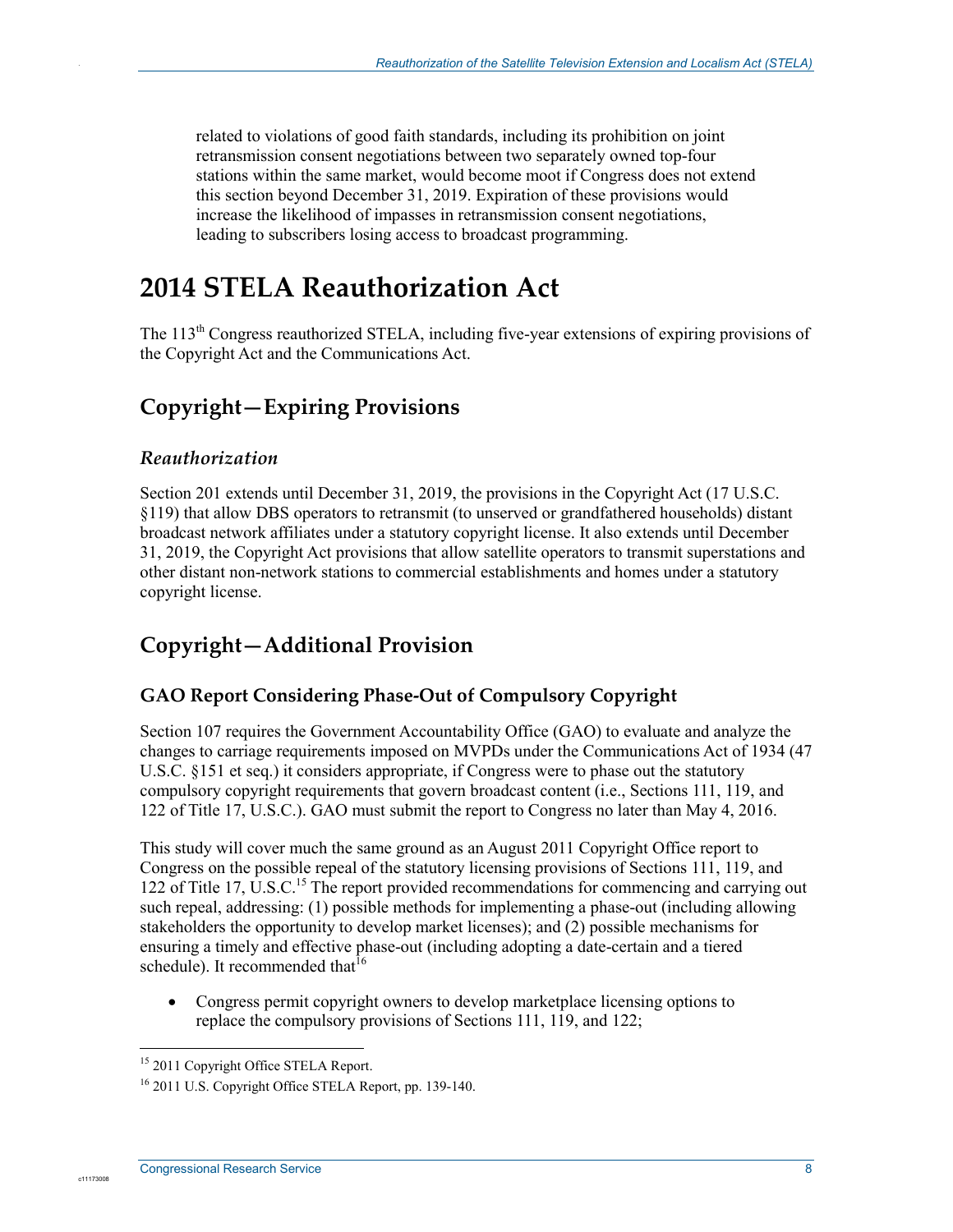- Congress provide a date-specific trigger for the phase-out and eventual repeal of the distant signal licenses, but delay repeal of the local signal licenses in order to provide stakeholders (including copyright owners and professionals in broadcast, cable, and satellite industries) with an opportunity to test new business models with the least likelihood of disruption to consumers;
- Congress evaluate the concerns of stakeholders who operate with limited resources in the broadcast programming distribution chain, such as public television stations, small cable operators, and independent program producers, and determine whether special consideration is advisable;  $\frac{1}{2}$  before determining the date-specific trigger and transition period for the phase-out of distant signal licenses, and
- during the transition period, Congress refrain from applying the statutory licenses to any broadcast station that 1) elects retransmission consent (instead of mustcarry or carry one, carry all), and 2) has obtained the rights to retransmit all of the content carried on its signal.

In addition to the 2011 STELA report, the U.S. Copyright Office submitted three other reports in 1992, 1997, and 2008 on the statutory licensing scheme.<sup>18</sup>

## **Communications Act—Expiring Provisions**

#### *Reauthorization*

.

By extending 17 U.S.C. §119, Section 201 also extends Section 339 of the Communications Act (47 U.S.C. §339), which permits satellite operators to carry distant television signals subject to the circumstances described above.

Section 101 extends until December 31, 2019, other provisions in the Communications Act. These include Section  $325(b)(2)(C)$  of the Communications Act (47 U.S.C.  $\S 325(b)(2)(C)$ ), which allows a satellite operator to retransmit the signals of distant network stations, without first obtaining the retransmission consent of those distant stations, to those subscribing households that cannot receive the signals of local broadcast television network affiliates.

#### *Extension of Good Faith Requirements for Retransmission Consent Negotiations*

Section 101 also extends  $325(b)(3)(C)(ii)$  and (iii) of the Communications Act (47 U.S.C. §325(b)(2)(C)(ii) and (iii)) until January 1, 2020. These provisions relate to the effective dates of FCC rules that prohibit broadcasters from engaging in exclusive contracts for carriage, and

1

<sup>&</sup>lt;sup>17</sup> 2011 U.S. Copyright Office STELA Report, pp. 40-41. For example the Independent Television and Film Alliance (IFTA) stated that broadcast networks and stations, cable operators, and satellite companies have a superior bargaining position over smaller copyright owners, who have difficulty negotiating "fair" license fees. Id., p. 41

<sup>&</sup>lt;sup>18</sup> Register of the Copyrights, The Cable and Satellite Carrier Compulsory Licenses: An Overview and Analysis, March 1992, http://copyright.gov/reports/cable-sat-licenses1992.pdf; Register of the Copyrights, A Review of the Copyright Licensing Regimes Covering Retransmission of Broadcast Signals, August 1, 1997, http://www.copyright.gov/reports/ study.pdf; Register of the Copyrights, Satellite Home Viewer Extension and Reauthorization Act Section 109 Report, June 30, 2008, pp. i-xiii, http://www.copyright.gov/reports/section109-final-report.pdf.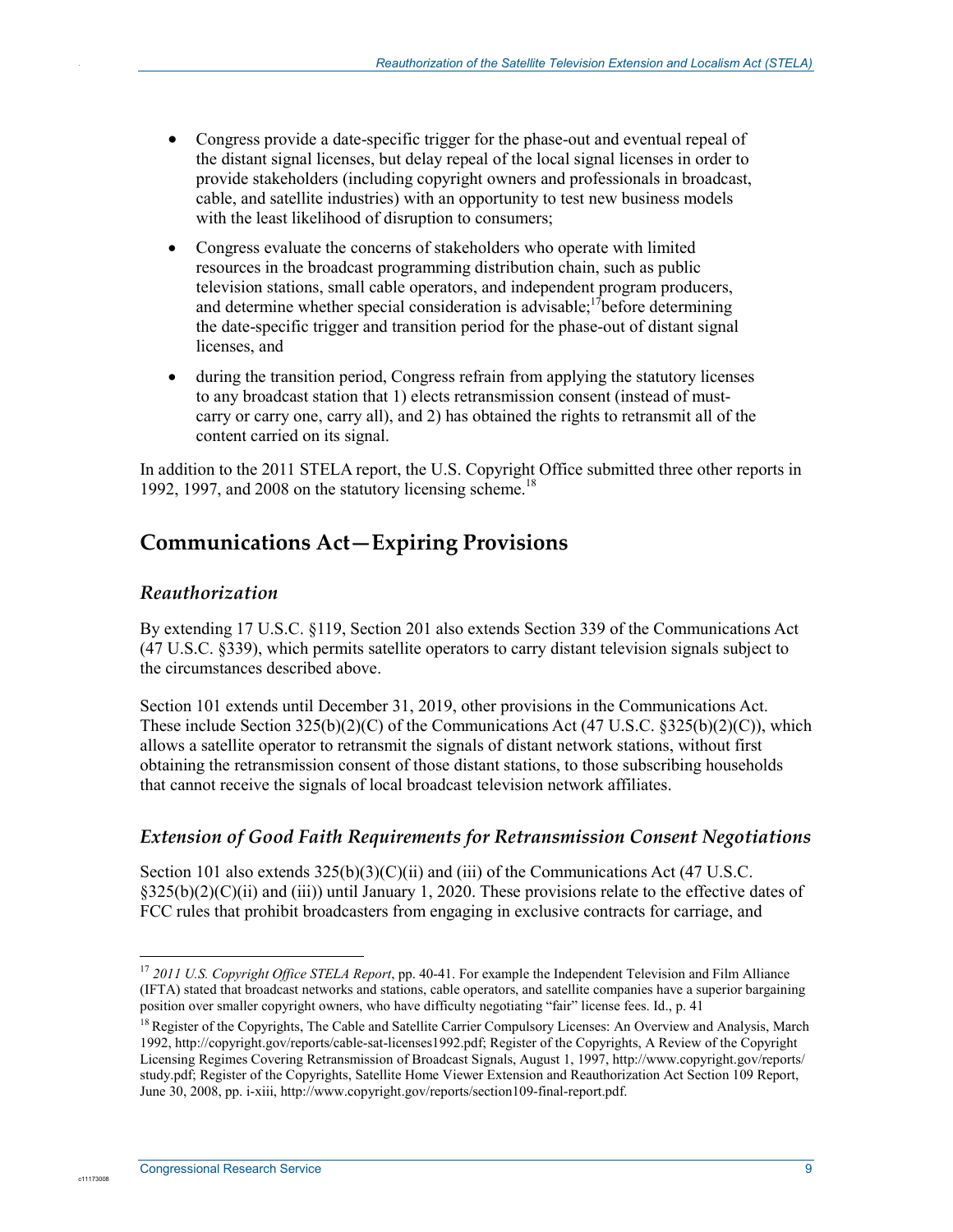prohibit broadcasters, cable operators, and satellite operators from refusing to negotiate in good faith.

### **Communications Act—Additional Provisions**

#### **Additional Retransmission Consent Negotiations Provisions**

#### *Good Faith Requirements Rulemaking by FCC*

Section 103 amends Section 325(b)(3)(C) of the Communications Act (47 U.S.C. §325(b)(3)(C)). It directs the FCC to conduct a rulemaking to consider specific revisions to its rules requiring MVPDs and station licensees to negotiate over retransmission consent in "good faith." In that rulemaking, the FCC must update its "totality of the circumstances test" by encouraging broadcasters and MVPDs to present bona fide proposals and reach retransmission consent agreements in a timely manner. The FCC must commence the rulemaking within nine months after STELA's enactment, i.e., by August 4, 2015.

#### *Joint Negotiations Among Separately Owned Stations in a Market*

Section 103 prohibits a television broadcast station from negotiating a retransmission consent contract jointly with another broadcast station in the same market, regardless of its audience size, unless the FCC considers the stations to be directly or indirectly owned, operated, or controlled by the same entity.<sup>19</sup> For example, Univision Communications Inc., a licensee of dozens of Spanish-language broadcast television stations, negotiates retransmission consent on behalf of Entravision Communications Corporation, another licensee of Spanish-language broadcast television stations.<sup>20</sup> Because the two companies each separately own broadcast television stations in Albuquerque, NM; Boston, MA; Denver, CO; Orlando, FL; Tampa, FL; and Washington, DC, Univision will no longer be able to negotiate on behalf of Entravision in these six markets.<sup>21</sup>

The law goes beyond an FCC order issued March 31, 2014, which states that joint negotiations among separately-owned top four stations in a DMA (based on audience share) serving the same market constitute a failure to negotiate in good faith and are therefore prohibited.<sup>22</sup> The FCC

<u>.</u>

c1117300

<sup>&</sup>lt;sup>19</sup> For a more complete summary of and attribution of viewpoints as well as a further examination of the joint negotiation issue see Federal Communications Commission, "Amendment to the Commission's Rules Related to Retransmission Consent (MB Docket No. 10-71)," 29 *FCC Record* 3351, March 31, 2014, at https://apps.fcc.gov/ edocs\_public/attachmatch/FCC-14-29A1\_Rcd.pdf.

<sup>&</sup>lt;sup>20</sup> Entravision Communications Corp., SEC Form 10-K for the Fiscal Year ended December 31, 2013, p. 6.

<sup>21</sup> *See* Entravision Communications, Corp., *All Television Stations*, at http://www.entravision.com/tv/all-tv-stations/; Univision Communications Inc., *Local TV*, at http://corporate.univision.com/advertise/local/.

<sup>22</sup> *In the Matter of Amendment of the Commission's Rules Related to Retransmission Consent,* paragraph 9. For a more complete summary of and attribution of viewpoints as well as a further examination of the joint negotiation issue see Federal Communications Commission, "Amendment to the Commission's Rules Related to Retransmission Consent (MB Docket No. 10-71)," 29 *FCC Record* 3351, 3352, 3354-3355, March 31, 2014, at https://apps.fcc.gov/ edocs\_public/attachmatch/FCC-14-29A1\_Rcd.pdf. Generally, the four top-rated stations with a market are affiliates of the ABC, CBS, FOX, and NBC broadcast television networks.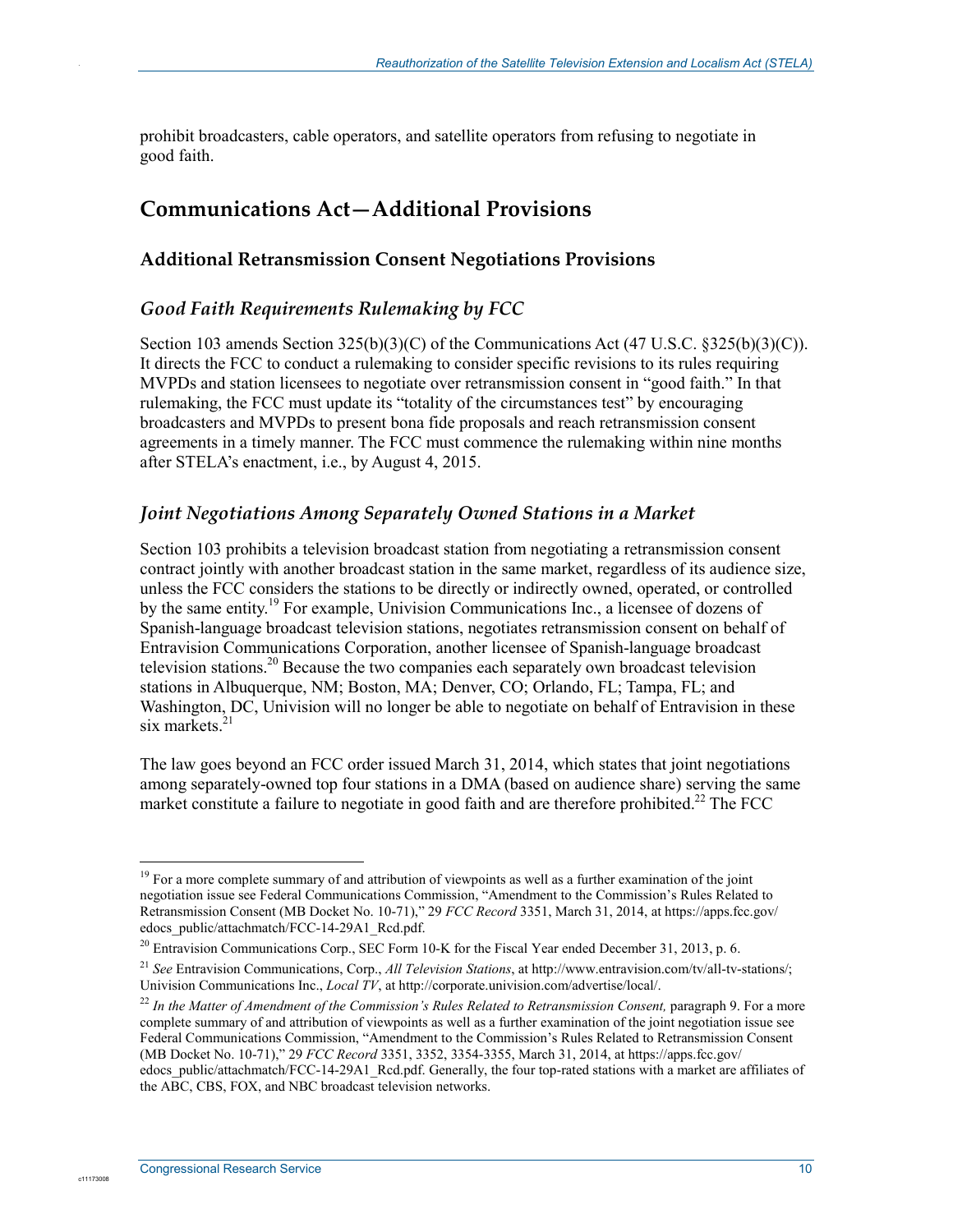order states the FCC rules have no retroactive effect, but only apply to retransmission negotiations going forward as of the rules' effective date. $^{23}$ 

#### *Deletion or Repositioning of Stations during "Sweeps" Periods*

Section 105 strikes the second sentence of Section 614(b)(9) ((47 U.S.C. §534(b)(9)), which prohibited a cable system operator from deleting or repositioning a local commercial television station during periods when the Nielsen Company measures its viewership. These "sweeps" rating periods, which occur four times per year (February, May, July, and November), provide data that many stations use as a basis to set advertising rates.<sup>24</sup> The FCC must revise its regulations to comport with the provision by March 4, 2015.

According to a March 10, 2014, memorandum by the majority staff of the House Committee on Energy and Commerce, this second sentence (which the 2014 STELA Reauthorization Act deleted) ensured that broadcast stations had less revenue at stake during retransmission consent negotiations than their cable operator counterparts. During retransmission consent disputes, local broadcast stations could selectively require cable carriage during the sweeps ratings periods, which in turn impacted the stations' advertising rates. The memorandum stated that this provision was included in part to: 1) remove the government from this aspect of the negotiation for signal carriage; and 2) provide regulatory parity, as cable operators do not have the right to demand access to broadcast programming during retransmission disputes and satellite carriers are not subject to this requirement. $25$ 

#### *FCC Cable Rates Report: Inclusion of Impact of Retransmission Consent*

Section 110 amends Section 623(k)of the Communications Act (47 U.S.C. §543(k)) to direct the FCC to include in its annual cable price surveys information on the overall amounts cable companies pay for retransmission consent, in a manner similar to the way the FCC publishes comparable information in such reports. While the FCC surveys cable operators directly in order to publish the rates they charge, it relies on independent research to gather similar data concerning DBS operators.<sup>26</sup> The FCC has conducted annual price surveys since December 1992, reporting on the average rates that cable operators charge for basic cable service, other cable

<u>.</u>

c1117300

<sup>&</sup>lt;sup>23</sup> If, however, Congress fails to extend 47 U.S.C. §325(b)(3)(C)(ii) and §325(b)(3)(C)(iii), the good faith provisions set to expire on December 31, 2019, then the FCC's restriction becomes moot.

<sup>&</sup>lt;sup>24</sup> The Nielsen Company measures television viewing more frequently in some markets, particularly large ones, than in others. In the 25 markets in which it relies on computerized "meters" in lieu of paper diaries to estimate the number of people viewing television stations and networks, the Nielsen Company measures viewing during the entire calendar year. Television Advertising Bureau, *Planning and buying: Broadcast Calendar/Nielsen Survey Dates*, http://www.tvb.org/planning\_buying/5658.

<sup>&</sup>lt;sup>25</sup> Memorandum issued March 10, 2014, by the House Committee on Energy and Commerce from the Majority Committee Staff, "Legislative Hearing on Reauthorization of the Satellite Television Extension and Localism Act" at http://docs.house.gov/meetings/IF/IF16/20140312/101835/HHRG-113-IF16-20140312-SD004.pdf.

<sup>&</sup>lt;sup>26</sup> Federal Communications Commission, " Implementation of Section 3 of the Cable Television Consumer Protection and Competition Act of 1992 Statistical Report on Average Rates for Basic Service, Cable Programming, and Equipment (DA 14-672)," 29 *FCC Record* 5280, 5288, n. 22, 5307, May 16, 2014, https://apps.fcc.gov/edocs\_public/ attachmatch/DA-14-672A1.pdf.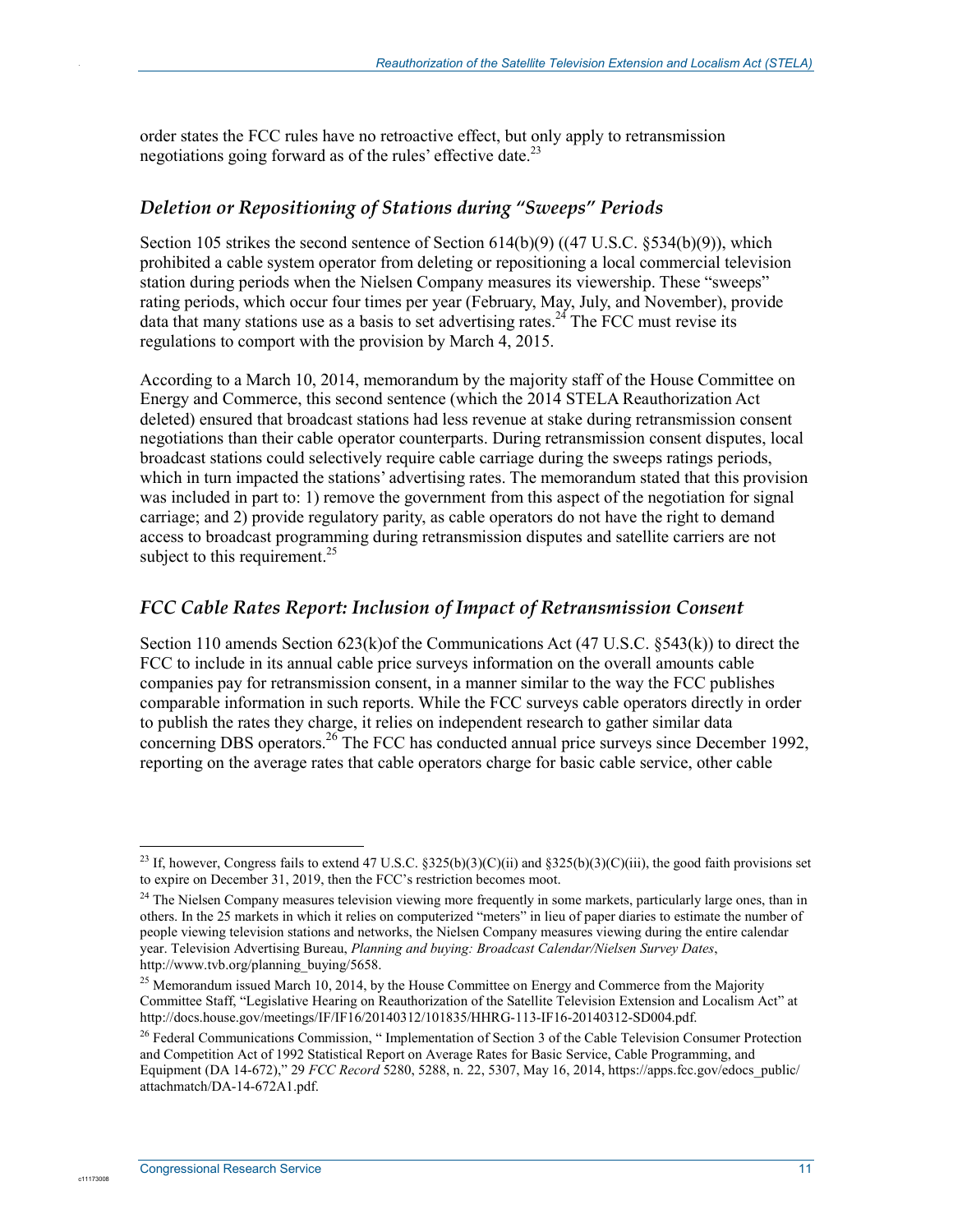programming, and cable equipment, and comparing the rates charged between cable services that face "effective competition" with those that do not.<sup>2</sup>

This provision may interact with another section of the Communications Act. Section  $325(b)(3)(A)$  of the Communications Act  $(47 \text{ } 8U.S.C \, 325(b)(3)(A))$  instructs the FCC to: 1) consider the impact that broadcasters' granting of retransmission consent may have on the rates cable operators charge consumers for the basic service tier and 2) ensure that its regulations governing the retransmission consent process do not conflict with its obligation to ensure that the rates for the basic service tier are reasonable.<sup>28</sup>

#### **Additional Provisions Impacting Cable Operators**

#### *Administrative Reforms to Effective Competition Petitions*

Section 111 directs the FCC to develop a streamlined process for the filing of "effective competition" petitions by small cable operators within 180 days of the law's enactment.<sup>29</sup> Under Section 623 of the Communications Act (47 U.S.C. §543), if the FCC determines that an operator is subject to "effective competition" in a particular community, that operator is not subject to government regulation of the prices it charges subscribers for its basic service tier of video programming. Such a finding requires the operator to meet one of four statutory tests.<sup>30</sup> Section 111 clarifies that the cable company filing the petition would retain its burden of proof to demonstrate that it faces effective competition for its video services.

#### *Repeal of the Integration Ban for Set-Top Boxes*

#### **Provisions in STELA**

1

c1117300

.

Section 106 repeals an FCC ban on the integration of the security and navigation ("channel surfing") functions in the set-top boxes cable operators provide their customers. The provisions specify that the ban will no longer be effective after December 4, 2015. Any FCC waivers of the integration ban effective as of the date of STELA's enactment or granted after that date are extended through December 31, 2015.

<sup>&</sup>lt;sup>27</sup> Federal Communications Commission, "Implementation of Section 3 of the Cable Television Consumer Protection and Competition Act of 1992 Statistical Report on Average Rates for Basic Service, Cable Programming, and Equipment (FCC 96-499)," 12 *FCC Record* 3239, 3240, January 2, 1997, http://www.fcc.gov/reports/report-cableindustry-prices-1996.

<sup>&</sup>lt;sup>28</sup> Section 623(b)(7) of the Communications Act (47 U.S.C. §543(b)(7)) requires operators to offer an entry-level basic service, which must include, at a minimum, all commercial and noncommercial educational local broadcast stations entitled to carriage under the must-carry provisions. Basic service must also offer any other local broadcast station provided to any subscriber, as well as public, educational, and governmental access channels that the local franchise authority may require the operator to carry.

<sup>&</sup>lt;sup>29</sup> A "small cable operator" has the meaning given in 47 U.S.C.  $$543(m)(2)$ , serving directly or through affiliates less than 1% of all subscribers in the United States and not being affiliated with any entity or entities whose gross annual revenues in the aggregate exceed \$250,000,000.

<sup>&</sup>lt;sup>30</sup> See 47 U.S.C. §543(1); 47 C.F.R. §76.905(b). The local franchise authority (LFA) may not regulate the operator's rate for basic cable service if the operator is deemed subject to effective competition, unless the LFA seeks and the FCC grants recertification. See  $47 \text{ U.S.C. }$  §§543(a)(2) and  $47 \text{ C.F.R. }$  §76.916(a).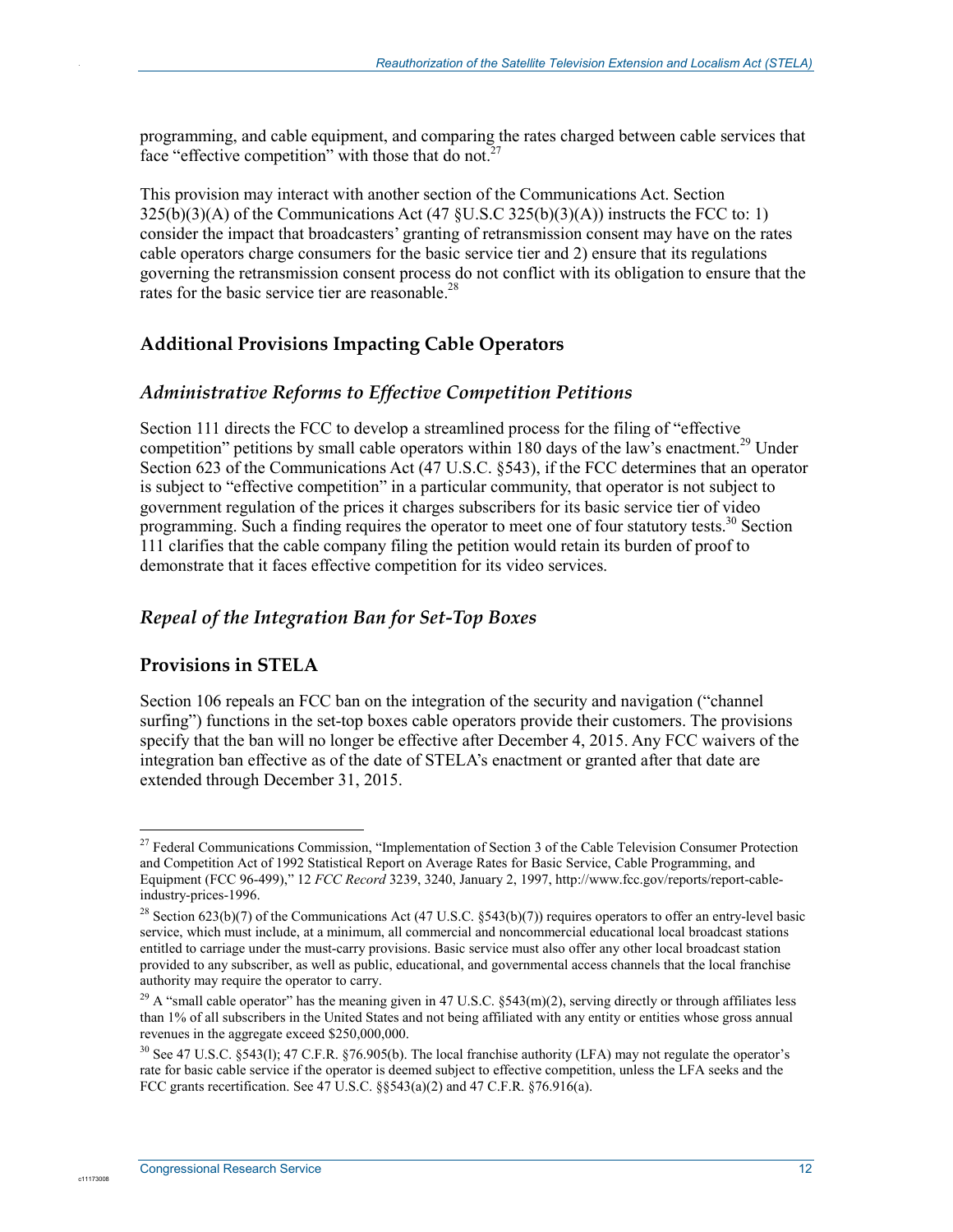Section 106 also directs the FCC to establish a group of technical experts to recommend uniform, technology- and platform-neutral standards that are not unduly burdensome for downloadable security for set-top boxes. The working group must file a report with the FCC no later than August 4, 2015. FCC Chairman Tom Wheeler has stated that he plans to establish the working group as quickly as possible. $31$ 

The FCC has an outstanding notice of inquiry, dating from April 2010, that explores the potential for allowing any electronics manufacturer to offer an Internet-enabled device at retail that could connect with all MVPDs' video services (including those of satellite providers) without requiring the device's manufacturer to coordinate or negotiate with the MVPDs.<sup>32</sup>

#### **Broadcast Ownership/Attribution Provisions**

#### *Delayed Enforcement of FCC Rule on Joint Sales Agreements*

Section 104 delays enforcement of a March 2014 FCC order restricting joint sales agreements (JSAs) until December 19, 2016 (six months after the FCC's initial deadline). Such agreements enable the sales staff of one broadcast station to sell advertising time on a separately owned station within the same local market. The FCC order provided that a JSA that allows for the sale of more than 15% of the weekly advertising time on a competing local broadcast television station creates an attributable ownership interest, potentially violating FCC rules governing media ownership.<sup>33</sup> The FCC order granted stations two years to come into compliance with current ownership limit rules and permitted stations to file requests for waivers.<sup>34</sup> The FCC officially extended the deadline in a public notice 10 days after the enactment of P.L. 113-200.<sup>35</sup>

c1117300

1

<sup>31</sup> John Eggerton, "Wheeler Promises Speedy Resolution of Set-Top Box Fix," *Multichannel News*, November 24, 2014, http://www.multichannel.com/news/technology/wheeler-promises-speedy-resolution-set-top-fix/385833.

 $32$  Federal Communications Commission, "Implementation of Section 304 of the Telecommunications Act of 1996; Commercial Availability of Navigation Devices; Compatibility Between Cable Systems and Consumer Electronic Equipment," 25 *FCC Record* 4303, April 21, 2010. According to the FCC, most consumer electronics manufacturers acknowledged that absent some intermediation, establishing navigation device standards that would work with satellite, cable, and telco operators' technologies would be impractical and prohibitively expensive. The FCC also stated that the fact that DBS providers were the second and third largest MVPDs, continue to gain market share, and yet were not subject to the integration ban could be impeding the development of a vibrant retail market by artificially limiting the market for competitive retail devices.

<sup>33</sup> *In the Matter of Rules and Policies Concerning Attribution of Joint Sales Agreements in Local Television Markets*, (MB Docket No. 04-256), released April 15, 2014, para 367, at http://www.fcc.gov/document/2014-quadrennialregulatory-review. On February 20, 2014, the U.S. Department of Justice (DOJ) submitted *ex parte* comments supporting the FCC's tentative conclusion to attribute television JSAs. DOJ, noting its experience reviewing television JSAs in the context of its antitrust analysis of broadcast television transactions, asserted that television JSAs provide incentives similar to common ownership and should be made attributable under the commission's rules. DOJ, February 20, 2014, *Ex Parte* Comments. These comments were submitted in the 2010 Quadrennial Review proceeding (MB Docket No. 09-182), the Diversity proceeding (MB Docket No. 07-294), and the TV JSA proceeding (MB Docket No. 04-256). 47 U.S.C. §152(b) expressly prohibits the Communications Act from modifying, impairing, or superseding the applicability of any of the antitrust laws.

<sup>&</sup>lt;sup>34</sup> The FCC rejected arguments that it should automatically grandfather all television JSAs permanently or indefinitely, reasoning that "such grandfathering would allow arbitrary and inconsistent changes to the level of permissible common ownership on a market-by-market basis" and that "parties to television JSAs have long been on notice of the possibility that the Commission's [sic] would attribute certain same-market television JSAs." *In the Matter of Rules and Policies Concerning Attribution of Joint Sales Agreements in Local Television Markets*, (MB Docket No. 04-256), released April 15, 2014, para. 367, at http://www.fcc.gov/document/2014-quadrennial-regulatory-review.

<sup>35</sup> Federal Communications Commission, *Congress Extends Television Joint Sales Agreement Compliance Deadline,*  (continued...)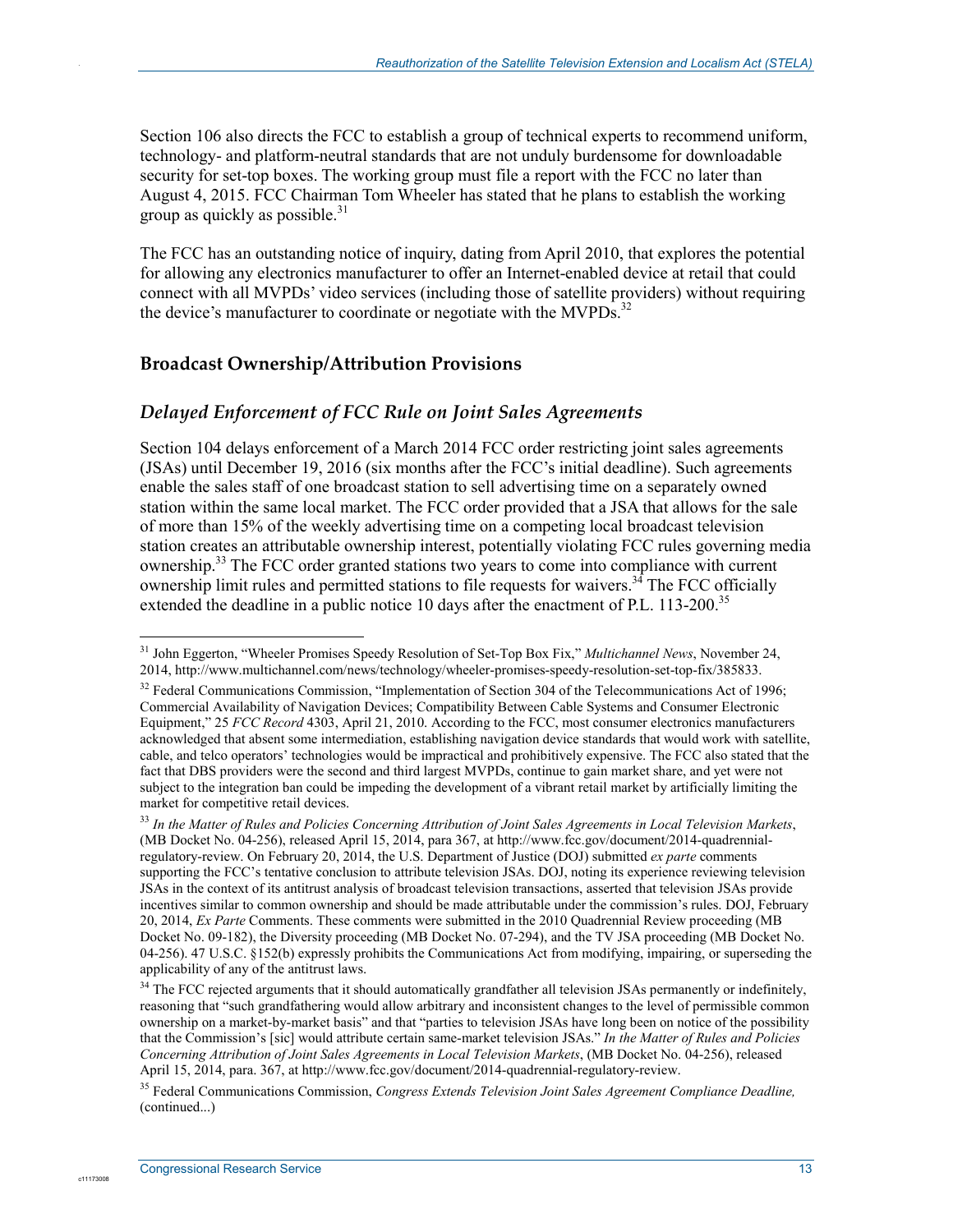#### **Additional Provisions Impacting Satellite Operators**

Section 108 requires satellite video providers to submit annual reports to the FCC describing

1. each local market in which they a) retransmit signals of one or more television broadcast stations that has an FCC license to operate within a community located within that market; b) have begun providing such signals in the preceding one-year period; and c) have stopped providing such signals in the preceding one-year period; and

2. detailed information regarding the use and potential use of satellite capacity for the retransmission of local signals in each local market.

The satellite providers must submit the reports by August 31, 2015. The satellite providers must submit four additional reports by August 31 of each successive year. This provision renews the reporting requirements of Section 305 of P.L. 111-175 (47 U.S.C. §338 note).

## **Orphan Counties**

### **Background**

.

Several states have one or more counties that are assigned by Nielsen to a local television market whose principal city (from which all or most of the local television signals originate) is outside the state.<sup>36</sup> Although there is no specific definition for the term "orphan county," it generally refers to a county that cannot receive some or cannot receive any broadcast stations that originate in-state. $37$ 

Consumers in these orphan counties may not be receiving news, sports, and public affairs programming of interest in their states. The current regulatory frameworks for both satellite and cable distinguish between the retransmission of local and distant signals and require that local markets be defined by the DMAs constructed and published by the Nielsen Company.

To enable consumers to receive in-state signals, Congress may need to further modify the Copyright and Communications Acts to enable satellite operators to retransmit the signals of broadcast stations in in-state, but nonlocal, markets. For example, Congress, in the 2004 SHVERA, and subsequently in the STELA, selectively removed these impediments through four "exceptions" that allow satellite operators to retransmit to their subscribers in particular orphan counties in New Hampshire, Vermont, Oregon, and Mississippi—but not in other locations—the signals of in-state but out-of-market broadcast stations.<sup>38</sup>

1

<sup>(...</sup>continued)

*DA 14-809*, Public Notice, December 11, 2014, http://www.fcc.gov/document/extension-tv-jsa-compliance-deadline. <sup>36</sup> Federal Communications Commission, "In-State Broadcast Programming: Report to Congress Pursuant to Section 304 of the Satellite Television Extension and Localism Act of 2010," 26 *FCC Record* 11919, 11932-11933. August 28, 2011.

<sup>37</sup> Ibid., p. 11922.

<sup>38</sup> P.L. 108-447, Section 211, (47 U.S.C. §341) and Section 102 (17 U.S.C. §122(a)(4)(C)).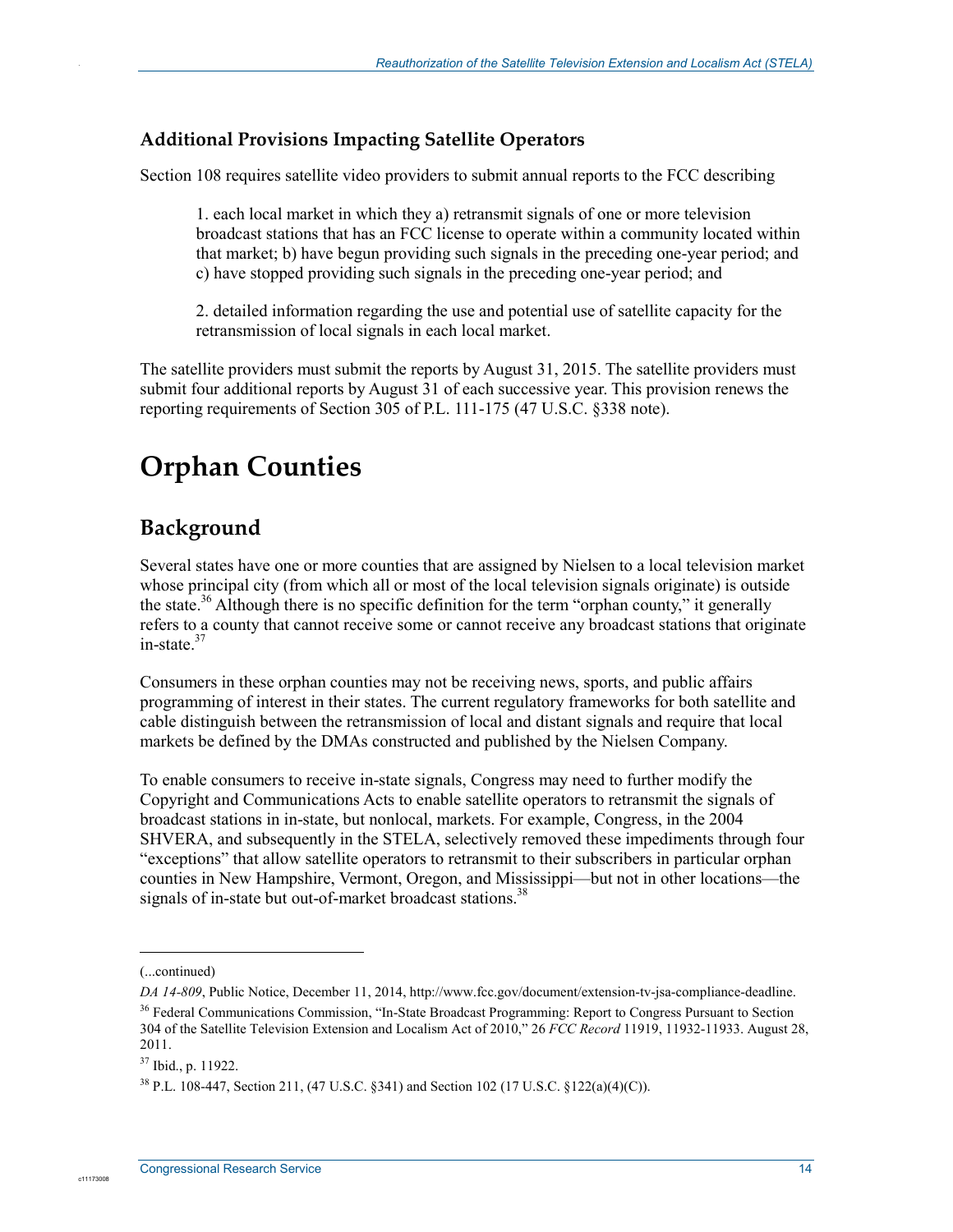Broadcasters, however, argue that neither congressional nor FCC action is needed to provide consumers with more in-state programming.<sup>39</sup> They state that broadcasters have every incentive to consent to the retransmission of local programming. They cite several examples of DMAs in which cable operators import the local news programming from in-state, out-of-market television stations, pursuant to private marketplace transactions.<sup>40</sup> Viewers who seek in-state, out-of-market professional sports, however, must pay extra to receive access to the programming.<sup>41</sup>

Broadcasters assert that allowing MVPDs to retransmit out-of-market broadcast network programming (e.g., National Football League games) would undermine the local broadcasting system.<sup>42</sup> They state that advertisers on local broadcast stations expect that a station will be the exclusive carrier of a program in a local market and pay for that exclusivity. Having exclusive rights to programming in their local markets also provides stations with leverage in negotiating retransmission consent with MVPDs.<sup>43</sup>

Prior to passage of the 2014 STELA Reauthorization Act, several bills concerning the orphan country issue were introduced in the  $113<sup>th</sup>$  Congress. H.R. 4635, by Representative Aderholt, sought to allow orphan counties to petition the FCC to be included in the local television market of an adjacent in-state television station. S. 2375, by then-Senator Udall of Colorado and Senator Bennet, sought to facilitate the delivery of in-state but out-of-market television broadcast stations to Montezuma and La Plata counties in Colorado. H.R. 5585, by Representative Duffy, sought to provide greater access to in-state television broadcast programming for cable and satellite subscribers in certain counties within Wisconsin. None of these proposals was incorporated in the enacted legislation.

### **Provisions in 2014 STELA Reauthorization**

#### **Market Modification**

1

c11173008

.

Pursuant to the Communications Act, FCC rules permit, upon request from a broadcast station or a cable system, a modification of the local television market to include additional communities or to exclude certain communities.<sup>44</sup> This process, known as market modification, may result in communities being moved from one local television market to another for purposes of broadcast station carriage rights.

<sup>&</sup>lt;sup>39</sup> Comments of National Association of Broadcasters, 'The Media Bureau Seeks Comment for Report Required by the Satellite Television Extension and Localism Act on In-State Broadcast Programming," MB 10-238, January 24, 2011, (NAB January 24, 2011, STELA In-State Programming Comments), p. 30. Available at http://apps.fcc.gov/ecfs/ document/view?id=7021026644.

<sup>&</sup>lt;sup>40</sup> NAB states that MVPDs can easily place the local news and public affairs programming from these stations on a public access channel, but does not specify the terms of the examples it cites. Ibid., p. 32, n. 56.

<sup>&</sup>lt;sup>41</sup> For example, DirecTV has exclusive rights to out-of-market NFL games through its National Football League Sunday Ticket package, which it makes available to its subscribers for \$240 per season. See http://www.directv.com/ sports/nfl. Comcast offers out-of-market Major League Baseball games for \$200. See http://www.comcast.com/ Corporate/programming/sports/mlbextrainnings.html.

<sup>&</sup>lt;sup>42</sup> NAB January 24, 2011, STELA In-State Programming Comments, pp. 27-29.

<sup>&</sup>lt;sup>43</sup> Harry A. Jessell, "Blackout Rule's Real Value is in Retrans Clout," TV News Check, December 20, 2013. Available at http://www.tvnewscheck.com/article/72865/blackout-rules-real-value-is-in-retrans-clout.

<sup>44 47</sup> C.F.R. §76.59*;* see also 47 U.S.C. §614*.*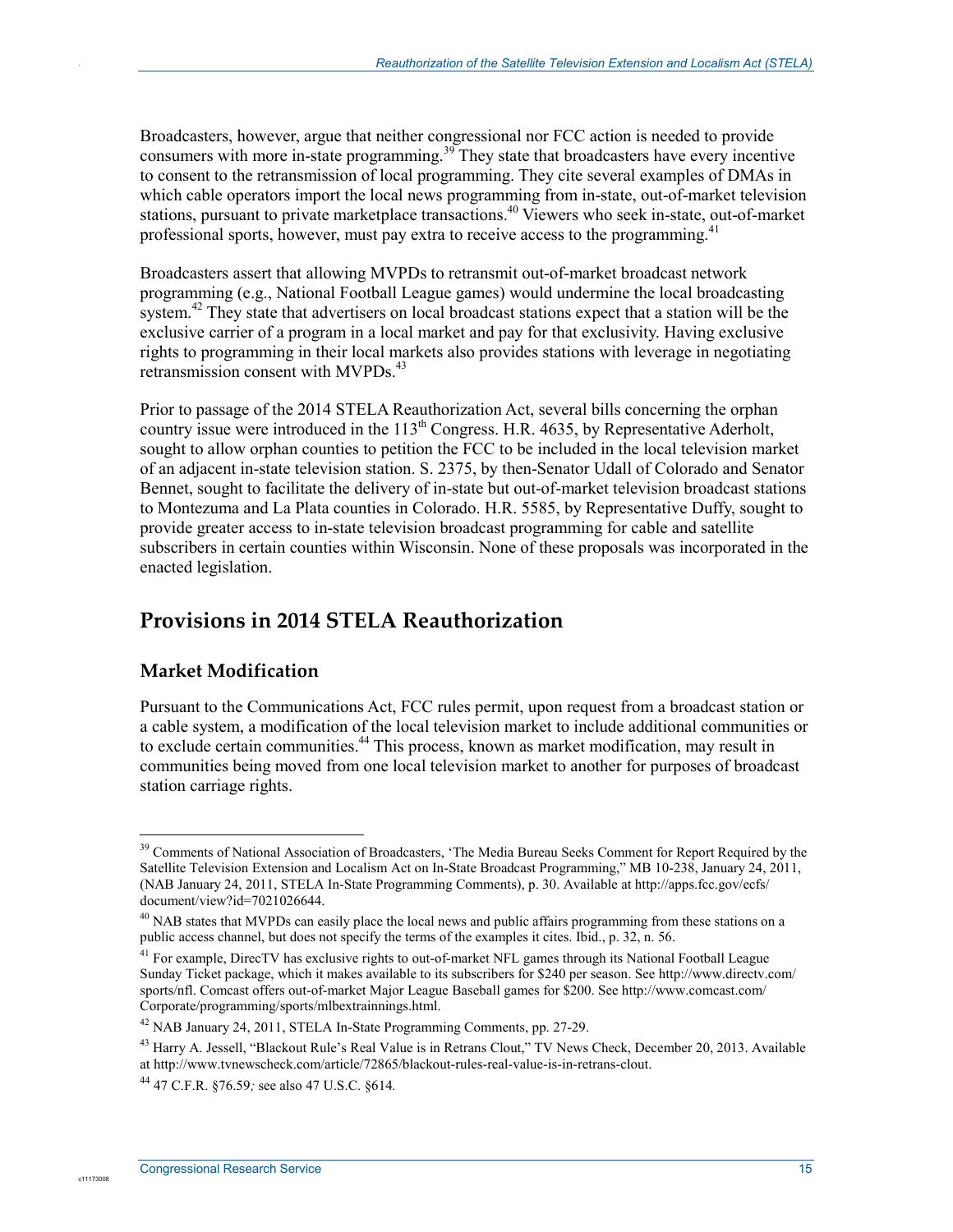Section 102 of the 2014 STELA Reauthorization Act extends the market modification process to satellite carriers. The language added to Section 338 of the Communications Act (47 U.S.C. §338) mirrors the existing language in Section 614(h)(C) of the Communications Act (47 U.S.C.  $§534(h)(C)$  for cable market modifications.

- As it does for cable, the FCC must consider requests to allow consumers living in one community to receive a local commercial TV station from another market with content most relevant to them (e.g., in-state weather and news). This procedure might provide consumers living in "orphan counties" additional opportunities to receive in-state TV programming via satellite.45
- While a market modification would add to the total number of stations available to consumers in portions of a local television market, it could not displace an existing TV station on a satellite system serving those consumers.

Section 102 also directs the FCC to update what it considers to be a "community" in order to modify a market for the purposes of cable and satellite carriage. It directs the FCC to pay particular attention to "the value of localism," by taking into account whether modifying the local market of the television station would promote consumers' access to television broadcast signals originating in their state of residence. This provision might enable the FCC to provide viewers in orphan counties access to more in-state programming. The FCC must promulgate rules under this section by August 4, 2015.

In addition, Section 102 requires to the FCC to make available on its website information that explains its market modification process, including (1) who may petition to include or exclude communities from a local market (as defined in 17 U.S.C. §122(j)) or television market (as determined under section  $614(h)(1)(C)$  of the Communications Act (47 U.S.C. §534(h)(1)(C)), and (2) the factors the FCC takes into account when responding to such a petition.

While providing consumers with information about the market modification process, this provision may not necessarily enable them to directly participate. The new law does not specify who may petition the FCC to modify a market for the purpose receiving satellite service. Pursuant to FCC regulations, only broadcast television stations and cable operators may petition the FCC to modify a market for cable service. It is possible that the FCC, when issuing new rules to carry out the STELA Reauthorization Act, will allow only broadcast stations and satellite operators to petition to modify a market for satellite service.

Section 102 amends section 614(h)(1)(C) of the Communications Act (47 U.S.C. §534(h)(1)(C)), which applies to cable operators, as well as section 338 of the Communications Act (47 U.S.C. §338), which applies to satellite operators, thereby creating near-parity between satellite and cable operators with respect to the FCC's criteria for determining whether a station is eligible to be carried by an MVPD outside of its market.

1

c11173008

<sup>&</sup>lt;sup>45</sup> Although neither this draft provision nor 47 U.S.C. §614 specifies who may make such a request, FCC rules specify that it will only consider modifying a local television market for cable system carriage upon written request of a broadcast televisions station or cable operator. 47 C.F.R. §76.59(a).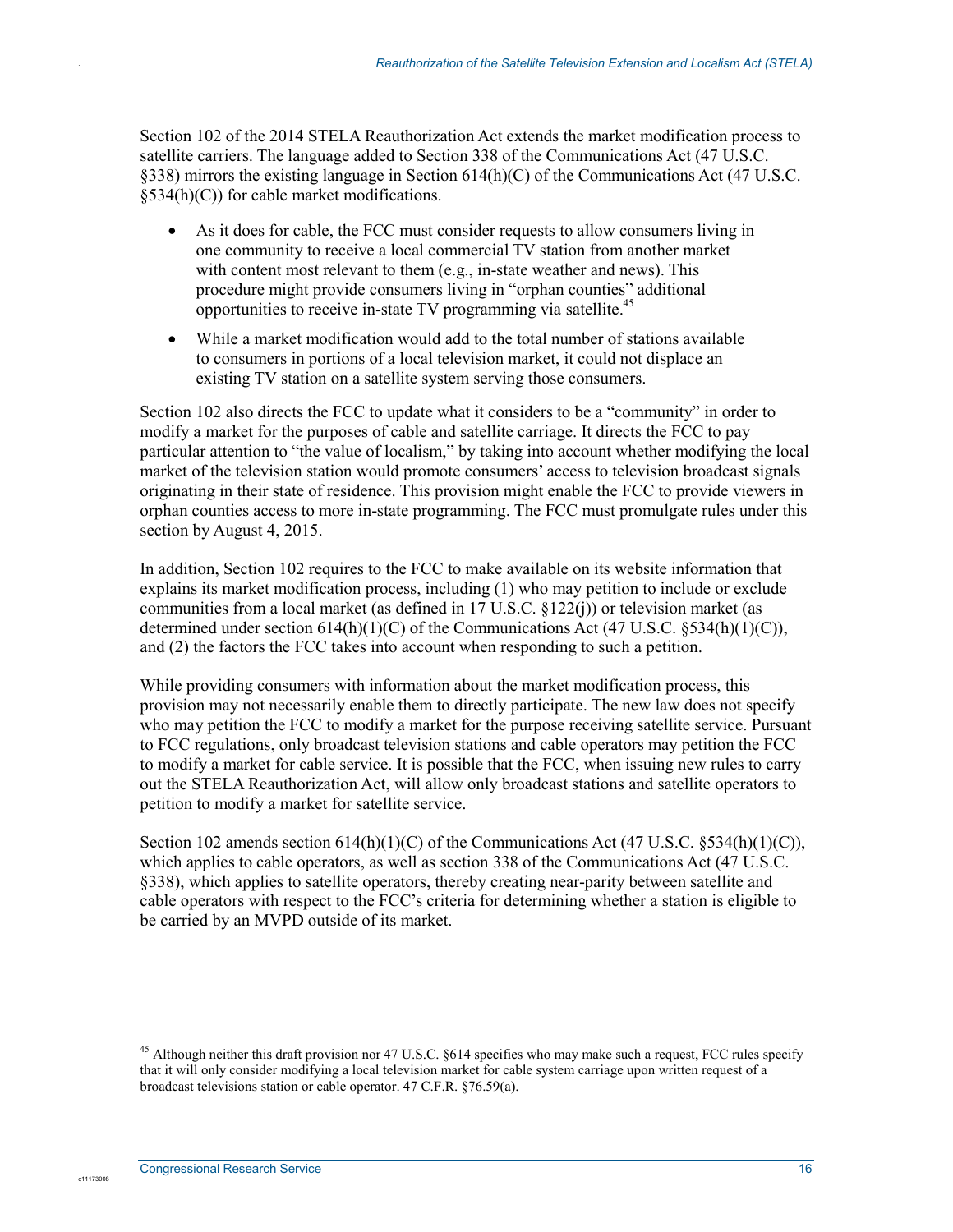Sections  $102(a)(2)$  and  $102(b)$  direct the FCC to consider, the following factors when modifying local television markets for the purpose of satellite and cable carriage of broadcast television stations:

i. whether the station, or other stations located in the same area:

I. have historically been carried on the cable system or systems within such community; or

II. have historically been carried on the satellite carrier or carriers serving such community;

ii. whether the television station provides coverage or other local services to the community;

iii. whether modifying the local market of the television station would promote consumers' access to television broadcast station signals that originate in their state of residence;

iv. whether any other television station that is eligible to be carried by a satellite carrier in the community provides news coverage of issues of concern to the community or provides carriage or coverage of sporting and other events of interest to the community; and

v. evidence of viewing patterns that subscribe and do not subscribe to services offered by MVPDs within the areas served by the MVPDs in the community

Satellite and cable operators may not delete the signal of a commercial station from carriage while the FCC's market modification proceeding is pending. The FCC must grant or deny the request to modify a market within 120 days after a written request is filed with the agency.

Moreover, satellite operators are not obligated to carry additional stations under the market modification process if it is not economically or technically feasible for them to do so. A market modification does not have any effect on households' eligibility to receive distant broadcast station signals.

#### **Significantly Viewed Stations**

.

Section 103(b) amends Section 325(b)(3)(C) of the Communications Act (47 U.S.C. §325(b)(3)(C)) to prohibit a broadcast television station from limiting the ability of an MVPD to carry a station that the FCC deems significantly viewed, unless the FCC considers the stations to be directly or indirectly owned, operated, or controlled by the same entity.

#### **FCC Reports to Congress on Designated Market Areas**

Section 109 requires the FCC to submit a report to Congress by May 4, 2016, analyzing whether there are technologically and economically feasible alternatives to the use of DMAs to define markets that would provide consumers with more programming options. The FCC is to evaluate the potential impact such alternatives could have on localism and on broadcast television locally, regionally, and nationally, and to make recommendations on how to foster increased localism in counties served by out-of-state designated market areas.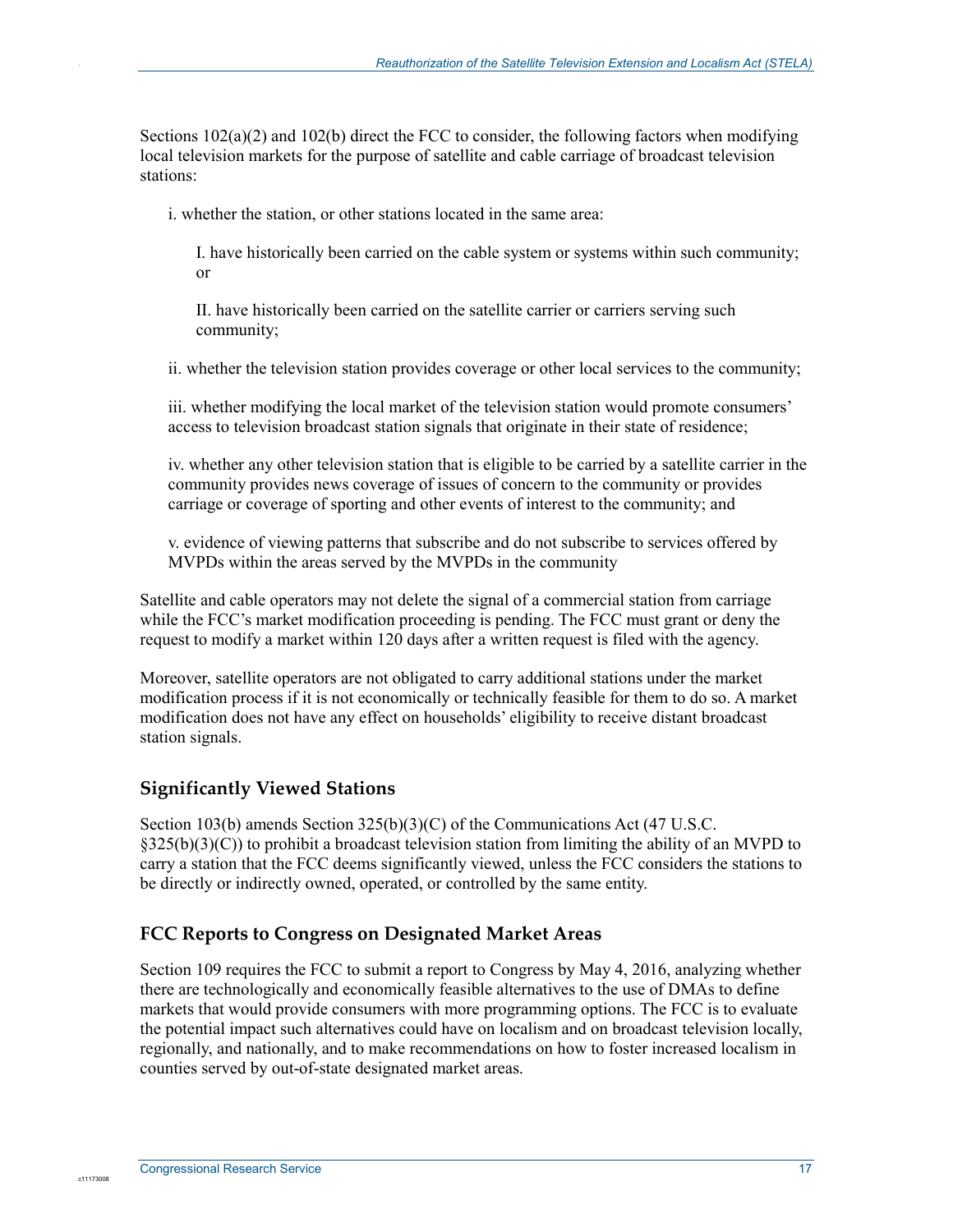In a 2010 report on similar subjects, the FCC Media Bureau found that 99.98% of U.S. households had access to in-state programming and that 98.4% of households had access to at least one in-state television station via DBS.<sup>46</sup>

The FCC noted that any changes to the FCC's existing rules for determining significantly viewed status would be inconsistent with the statute's requirement that it use the same rules for making significantly viewed determinations for DBS as were in effect for cable operators on April 15, 1976.<sup>47</sup> Accordingly, the FCC concluded, Congress would need to make a statutory change in order for the FCC to modify its existing significantly viewed process.48 The FCC also noted that any changes in the significantly viewed rules would not be covered by Section 122 of the significantly viewed copyright license, thus rendering such waiver or rule changes unusable by DBS unless they can privatize negotiated copyright permission.

The report also suggested that modifying the Communications and Copyright Acts to create regulatory parity by including DBS operators among the entities that can apply for market modification could potentially expand the number of local stations available to consumers via their DBS operator. Section 102 of the 2014 STELA Reauthorization does this.

## **"Local Choice"**

During consideration of the STELA Reauthorization Act, Senator Thune and then-Senator Rockefeller proposed a provision they called "Local Choice."<sup>49</sup> Their proposal would have removed the statutory requirement that cable operators who carry broadcast stations pursuant to retransmission consent agreements carry those stations on the entry-level basic tier of programming. Instead, only noncommercial stations and commercial stations that elect mustcarry would automatically be carried by cable operators on the basic tier. A station that elected to be carried pursuant to retransmission consent would set a price for subscribers to receive it on an a la carte basis. This proposal was not enacted, but the  $114<sup>th</sup>$  Congress may revisit the issue if it pursues a comprehensive revision of communications and copyright laws.<sup>50</sup>

1

c1117300

<sup>46</sup> Federal Communications Commission, "In-State Broadcast Programming: Report to Congress, Pursuant to Section 304 of the Satellite Television Extension and Localism Act of 2010 (DA 11-1454)," 26 *FCC Record* 11919, 11929, August 29, 2011, http://www.fcc.gov/document/stela-report-state-broadcast-programming-congress.

<sup>47</sup> Ibid., 11919, 11953.

<sup>&</sup>lt;sup>48</sup> Federal Communications Commission, "Implementation of Section 203 of the Satellite TV Extension and Localism Act of 2010 (FCC 10-193)," 25 *FCC Record* 16383, 18409-16410, November 23, 2010.

<sup>49</sup> Senator John Thune and Senator John D. Rockefeller, "Rockefeller, Thune Issue Joint Statement on Committee Passage of the Satellite Television Access and Viewers Rights Act," press release, September 17, 2014, http://www.thune.senate.gov/public/index.cfm/2014/9/rockefeller-thune-issue-joint-statement-on-committee-passageof-the-satellite-television-access-and-viewer-rights-act.

<sup>&</sup>lt;sup>50</sup> Representative Fred Upton and Representative Greg Walden, "Upton and Walden Release #CommActUpdate White Paper on Video Policy," press release, December 10, 2014, http://energycommerce.house.gov/press-release/upton-andwalden-release-commactupdate-white-paper-video-policy. Representative Bob Goodlatte, "Chairman Goodlatte Announces Comprehensive Review of Copyright Law," press release, April 23, 2013, http://judiciary.house.gov/ index.cfm/2013/4/chairmangoodlatteannouncescomprehensivereviewofcopyrightlaw.